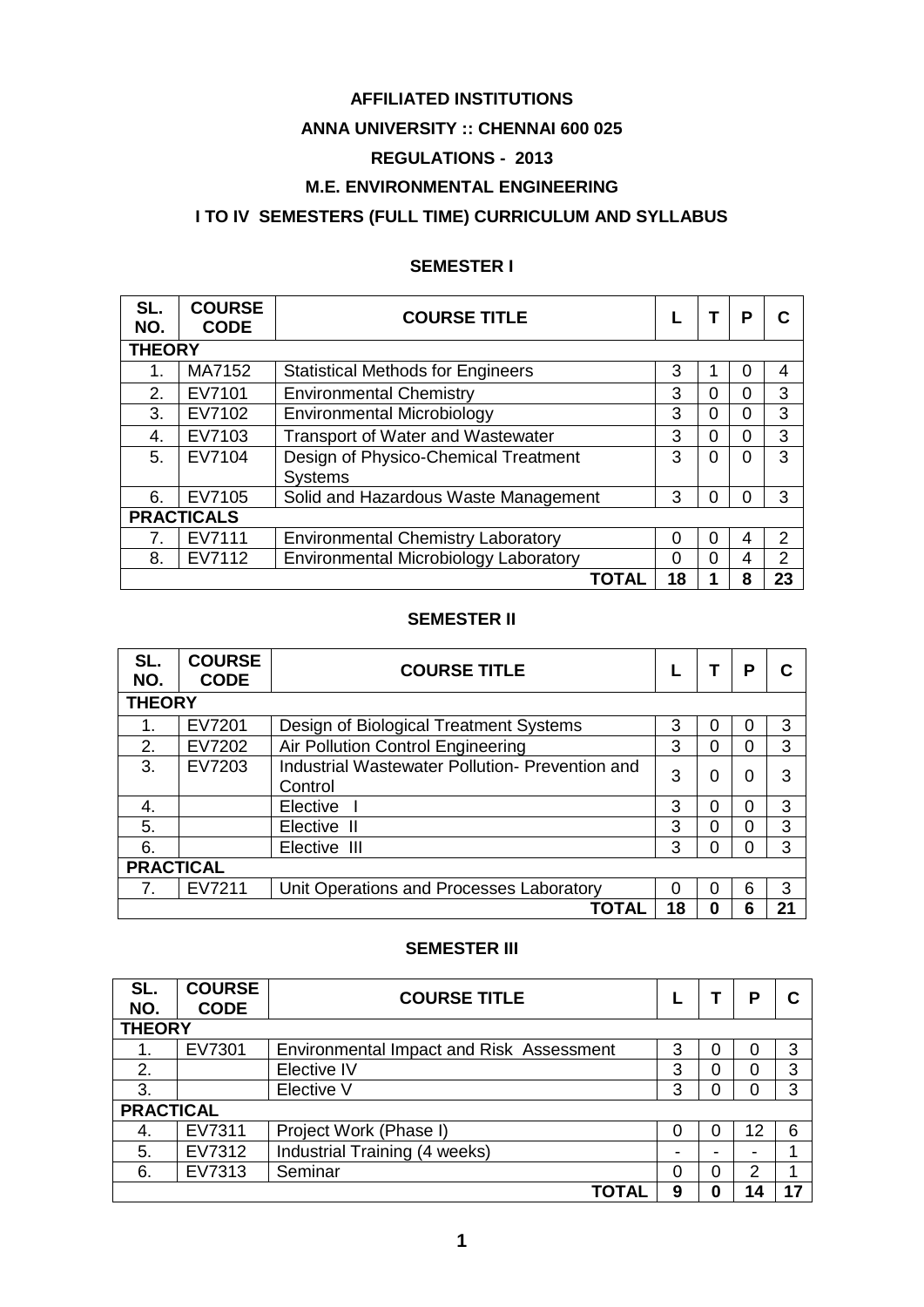## **SEMESTER IV**

| SL.<br>NO.       | <b>COURSE</b><br><b>CODE</b> | <b>COURSE TITLE</b>     |   |   | D  | ◠  |  |
|------------------|------------------------------|-------------------------|---|---|----|----|--|
| <b>PRACTICAL</b> |                              |                         |   |   |    |    |  |
|                  | EV7411                       | Project Work (Phase II) | υ |   | 24 | 10 |  |
|                  |                              | <b>TOTAL</b>            |   | 0 | 24 | ィク |  |

# **TOTAL CREDITS TO BE EARNED FOR THE AWARD OF THE DEGREE: 73**

# **LIST OF ELECTIVES**

# **SEMESTER II (Elective I,II & III)**

| SL.<br>NO. | <b>COURSE</b><br><b>CODE</b> | <b>COURSE TITLE</b>                                                       |   |                | P        |   |
|------------|------------------------------|---------------------------------------------------------------------------|---|----------------|----------|---|
| 1.         | EV7001                       | <b>Advanced Oxidation Process</b>                                         | 3 | $\overline{0}$ | 0        | 3 |
| 2.         | EV7002                       | Resource and Energy Recovery from waste                                   | 3 | 0              | 0        | 3 |
| 3.         | EV7003                       | Landfill Engineering and Remediation Technology                           | 3 | $\overline{0}$ | 0        | 3 |
| 4.         | EV7004                       | Membrane Technologies for Water and<br><b>Wastewater Treatment</b>        | 3 | 0              | 0        | 3 |
| 5.         | EV7005                       | <b>Water Quality Modeling</b>                                             | 3 | $\Omega$       | $\Omega$ | 3 |
| 6.         | EV7006                       | Remote Sensing and GIS Applications in<br><b>Environmental Management</b> | 3 | 0              | 0        | 3 |
| 7.         | EV7007                       | <b>Ecological Engineering</b>                                             | 3 | $\Omega$       | 0        | 3 |

# **SEMESTER III (Elective IV & V)**

| SL.<br>NO. | <b>COURSE</b><br><b>CODE</b> | <b>COURSE TITLE</b>                                         |   |   | Р |   |
|------------|------------------------------|-------------------------------------------------------------|---|---|---|---|
| 8.         | EV7008                       | <b>Computing Techniques in Environmental</b><br>Engineering | 3 | 0 | 0 | 3 |
| 9.         | EV7009                       | <b>Environmental System Analysis</b>                        | 3 | 0 | 0 | 3 |
| 10.        | EV7010                       | Air Quality Modeling and Mapping                            | 3 | 0 | 0 | 3 |
| 11.        | EV7011                       | <b>Climate Change and Modeling</b>                          | 3 | 0 | 0 | 3 |
| 12.        | EV7012                       | Rural Water Supply and Onsite Sanitation                    | 3 | 0 | 0 | 3 |
| 13.        | EV7013                       | <b>Environmental Policies and Legislation</b>               | 3 | 0 | 0 | 3 |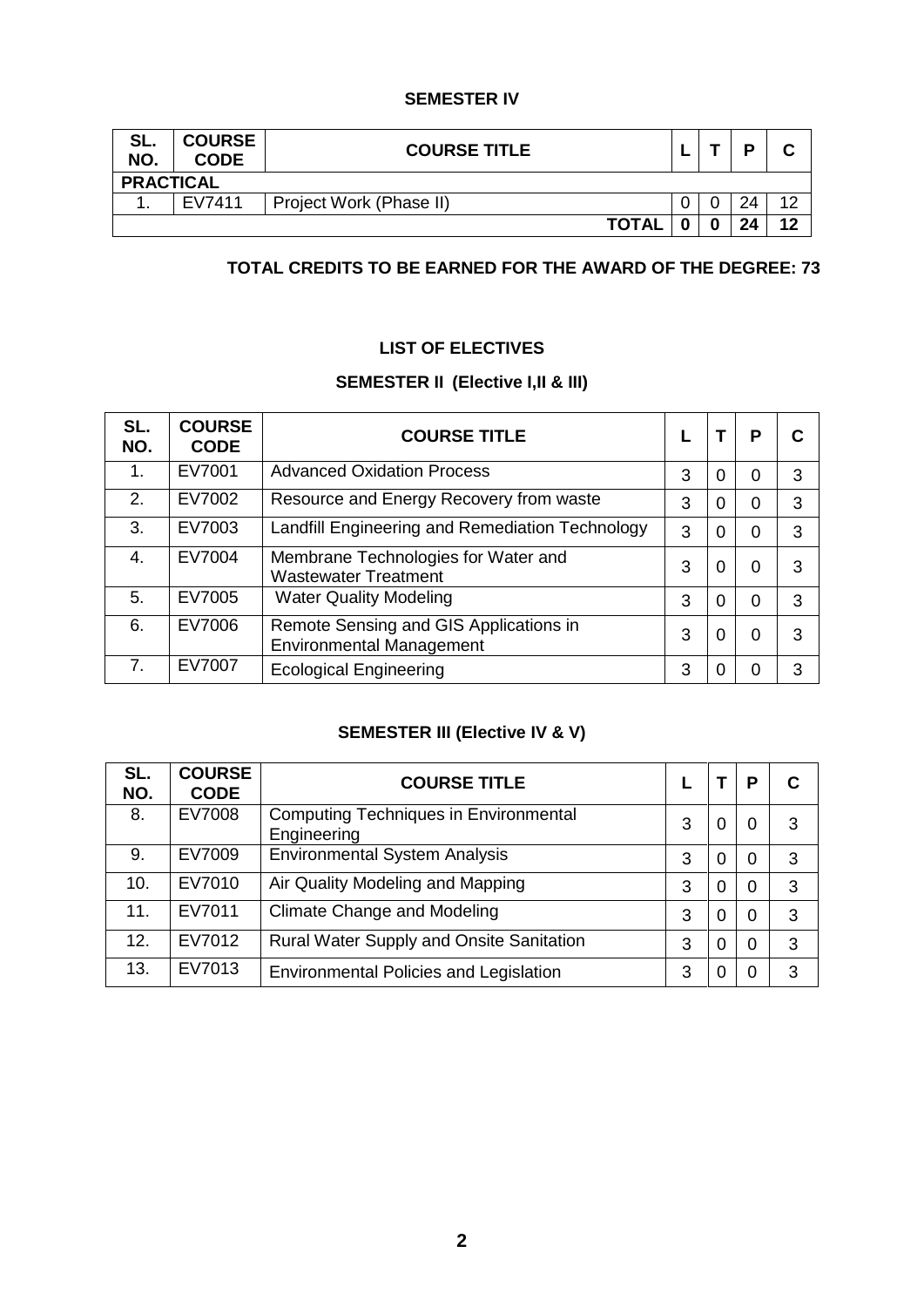## **3**

# <span id="page-2-0"></span>**MA7152 STATISTICAL METHODS FOR ENGINEERS L T P C**

## **OBJECTIVES:**

- To study and understand the concepts of Statistical methods and its applications in Engineering.
- To study the effect of estimation theory, testing of hypothesis, correlation and regression, randomized design, and multivariate analysis.

## **UNIT I ESTIMATION THEORY 9+3**

Estimators: Unbiasedness, Consistency, Efficiency and Sufficiency – Maximum Likelihood Estimation – Method of moments.

## **UNIT II TESTING OF HYPOTHESIS 9+3**

Tests based on Normal, t,  $X^2$  and F distributions for testing of means, variance and proportions  $-$ Analysis of r x c tables – Goodness of fit.

## **UNIT III CORRELATION AND REGRESSION 9+3**

Multiple and Partial Correlation – Method of Least Squares – Plane of Regression – Properties of Residuals – Coefficient of multiple correlation – Coefficient of partial correlation – Multiple correlation with total and partial correlations – Regression and Partial correlations in terms of lower order co-efficient.

## **UNIT IV DESIGN OF EXPERIMENTS 9+3**

Analysis of variance – One-way and two-way classifications – Completely randomized design – Randomized block design – Latin square design.

## **UNIT V MULTIVARIATE ANALYSIS 9+3**

Random vectors and Matrices – Mean vectors and Covariance matrices – Multivariate Normal density and its properties – Principal components: Population principal components – Principal components from standardized variables.

## **L: 45 + T : 15 TOTAL : 60 PERIODS**

## **OUTCOME:**

 On completion of this course the students will be able to solve various problems in the field of engineering employing probability and statistical methods.

## **REFERENCES:**

- 1. Gupta.S.C., and Kapoor, V.K., "Fundamentals of Mathematical Statistics", Sultan Chand and Sons, Eleventh Edition, 2002
- 2. J.E. Freund, Mathematical Statistical", 5<sup>th</sup> Edition, Prentice Hall of India, 2001.
- 3. Jay L.Devore, "Probability and statistics for Engineering and the Sciences",  $5<sup>th</sup>$  Edition, Thomson and Duxbury, Singapore, 2002
- 4. Murray.R. SpiegelandLarry J.Stephens, "Schaum"sou Tlines- Statistics", Third Edition, Tata McGraw-Hill, 2000
- 5. R.A.Johnson and C.B.Gupta, "Miller & Freund"s Probability and Statistics for Engineers", Pearson Education, Asia, 7<sup>th</sup> Edition, 2007
- 6. Richard A.Johnson and Dean W.Wichern, "Applied Multivariate Statistical Analysis", Pearson Education, Asia,  $6<sup>th</sup>$  Edition, 2007

# **OBJECTIVES:**

- To educate the students in the area of water, air and soil chemistry
- To impart knowledge on the transformation of chemicals in the environment

 **3 1 0 4**

### <span id="page-2-1"></span>**EV7101 ENVIRONMENTAL CHEMISTRY L T P C 3 0 0 3**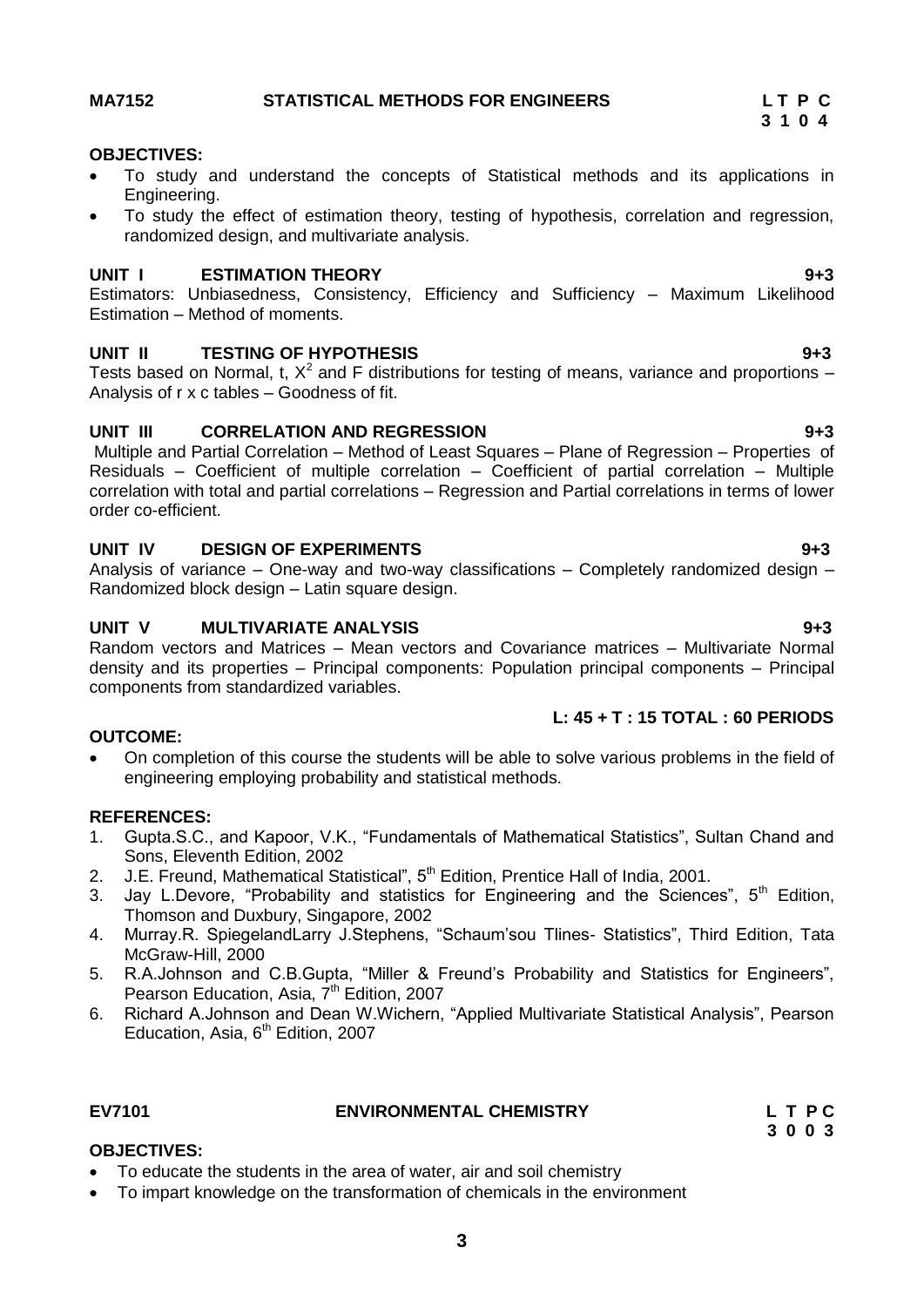## **UNIT I INTRODUCTION 9**

Stoichiometry and mass balance-Chemical equilibria, acid base, solubility product(Ksp) ,heavy metal precipitation, amphoteric hydroxides,  $CO<sub>2</sub>$  solubility in water and species distribution – Chemical kinetics , First order- 12 Principles of green chemistry

## **UNIT II AQUATIC CHEMISTRY 11**

Water quality parameters- environmental significance and determination; Fate of chemicals in aquatic environment, volatilization, partitioning, hydrolysis, photochemical transformation– Degradation of synthetic chemicals-Metals, complex formation, oxidation and reduction , pE – pH diagrams, redox zones – sorption- Colloids, electrical properties, double layer theory, environmental significance of colloids, coagulation .

## **UNIT III ATMOSPHERIC CHEMISTRY 7**

Atmospheric structure –-chemical and photochemical reactions – photochemical smog. Ozone layer depletion – greenhouse gases and global warming,  $CO<sub>2</sub>$  capture and sequestration – Acid rain- origin and composition of particulates. Air quality parameters-effects and determination

## **UNIT IV SOIL CHEMISTRY 9**

Nature and composition of soil-Clays- cation exchange capacity-acid base and ion-exchange reactions in soil – Agricultural chemicals in soil-Reclamation of contaminated land; salt by leaching-Heavy metals by electrokinetic remediation.

## **UNIT V ENVIRONMENTAL CHEMICALS 9**

Heavy metals-Chemical speciation –Speciation of Hg &As- Organic chemicals- Pesticides, Dioxins,PCBs,PAHs and endocrine disruptors and their Toxicity- Nano materials, CNT, titania, composites, environmental applications.

## **REFERENCES:**

- 1. Sawyer,C.N., MacCarty, P.L. and Parkin, G.F., Chemistry for Environmental Engineering and Science, Tata McGraw – Hill, Fifth edition, New Delhi 2003.
- 2. Colin Baird "Environmental Chemistry", Freeman and company, New York, 1997.
- 3. Manahan, S.E., Environmental Chemistry, Eighth Edition, CRC press,2005.
- 4. Ronbald A. Hites ,Elements of Environmental Chemistry, Wiley, 2007.

## **OUTCOMES:**

- Students will gain competency in solving environmental issues of chemicals based Pollution
- Able to determine chemicals need calculations for treatment purpose Ability to identify contaminating chemicals

### <span id="page-3-0"></span>EV7102 **ENVIRONMENTAL MICROBIOLOGY L T P C** 3 0 0 3  **3 0 0 3**

### **OBJECTIVES:**

The course provides a basic understanding on microbiology relevant to environmental engineering for candidates with little prior knowledge of the subject.

The morphology, behavior and biochemistry of bacteria, fungi, protozoa, viruses, and algae are outlined.

The microbiology of wastewater, sewage sludge and solid waste treatment processes is also provided. Aspects on nutrient removal and the transmission of disease causing organisms are also covered.

An exposure to toxicology due to industrial products and byproducts are also covered.

## **UNIT I CLASSIFICATION AND CHARACTERISTICS 5**

Classification of microorganisms – prokaryotic, eukaryotic, cell structure, characteristics, Preservation of microorganisms, DNA, RNA, replication, Recombinant DNA technology.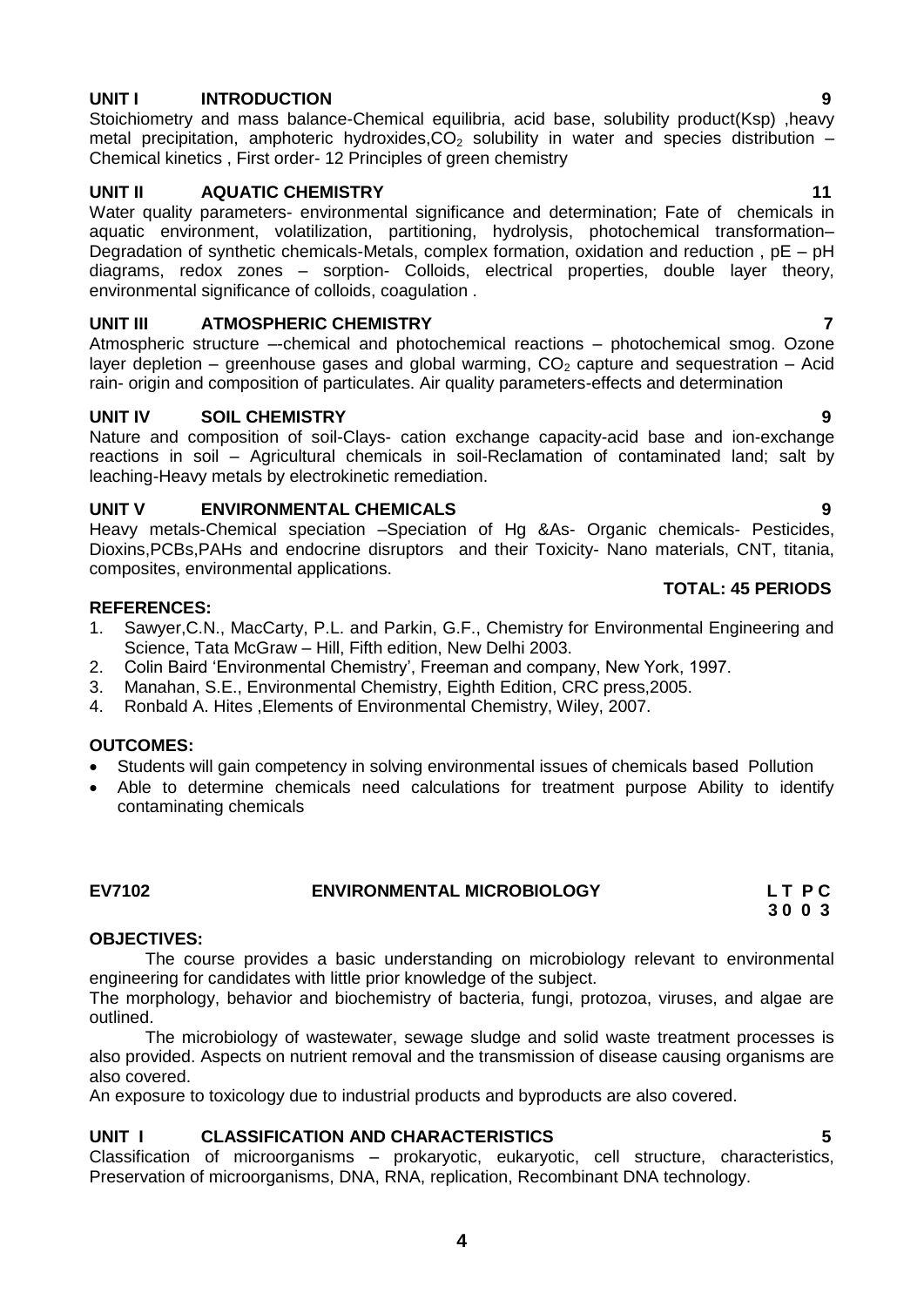# **UNIT II MICROBES AND NUTRIENT CYCLES 10**

Distribution of microorganisms – Distribution / diversity of Microorganisms – fresh and marine, terrestrial – microbes in surface soil, Air – outdoor and Indoor, aerosols, biosafety in Laboratory – Extreme Environment – archaebacteria – Significance in water supplies – problems and control. Transmissible diseases. Biogeochemical cycles-----Hydrological - Nitrogen, Carbon, Phosphorus, Sulphur, Cycle – Role of Micro Organism in nutrient cycle.

## **UNIT III METABOLISM OF MICROORGANISMS 10**

Nutrition and metabolism in microorganisms, growth phases, carbohydrate, protein, lipid metabolism – respiration, aerobic and anaerobic-fermentation, glycolysis, Kreb's cycle, hexose monophosphate pathway, electron transport system, oxidative phosphorylation, environmental factors, enzymes, Bioenergetics.

## **UNIT IV PATHOGENS IN WASTEWATER 10** 10

Introduction to Water Borne pathogens and Parasites and their effects on Human, Animal and Plant health, Transmission of pathogens – Bacterial, Viral, Protozoan,and Helminths, Indicator organisms of water – Coliforms - total coliforms, E-coli, Streptococcus, Clostridium, Concentration and detection of virus. Control of microorganisms; Microbiology of biological treatment processes – aerobic and anaerobic,  $\Box$ -oxidation,  $\beta$ -oxidation, nitrification and denitrification, eutrophication. Nutrients Removal – BOD, Nitrogen, Phosphate. Microbiology of Sewage Sludge.

## **UNIT V TOXICOLOGY 10**

Ecotoxicology – toxicants and toxicity, Factors influencing toxicity. Effects – acute, chronic, Test organisms – toxicity testing, Bioconcentration – Bioaccumulation, biomagnification, bioassay, biomonitoring, bioleaching.

## **OUTCOMES:**

- The candidate at the end of the course will have a basic understanding on the basics of microbiology and their diversity and on the genetic material in the living cell.
- The candidate would be able to understand and describe the type of microorganisms in the environment and the role of microorganisms in the cycling of nutrients in an ecosystem.
- The candidate would have understood the role microbial metabolism in a wastewater treatment plant.
- The candidate would know the role of microorganisms in a contaminated water and the diseases caused.
- The candidate has the ability to conduct and test the toxicity due to various natural and synthetic products in the environment.

## **REFERENCES:**

- S.C.Bhatia, Hand Book of Environmental Microbiology, Part 1 and 2, Atlantic Publisher
- Gabriel Bitton, Wastewater Microbiology, 2<sup>nd</sup> Edition,
- Raina M. Maier, Ian L. Pepper, Charles P. Gerba, Environmental Microbiology, Academic Press.
- SVS. Rana, Essentials of Ecology and Environmental Science, 3<sup>rd</sup> Edition, Prentice Hall of India Private Limited
- Stanley E. Manahan, Environmental Science and Technology, Lewis Publishers.
- Hurst, C.J. (2002) Manual of Environmental Microbiology. 2nd Ed. ASM PRESS, Washington, D.C. ISBN 1-55581 - 199 - X.
- Frank C. Lu and Sam Kacew, LU's Basic Toxicology, Taylor & Francis, London (4<sup>th</sup> Ed), 2002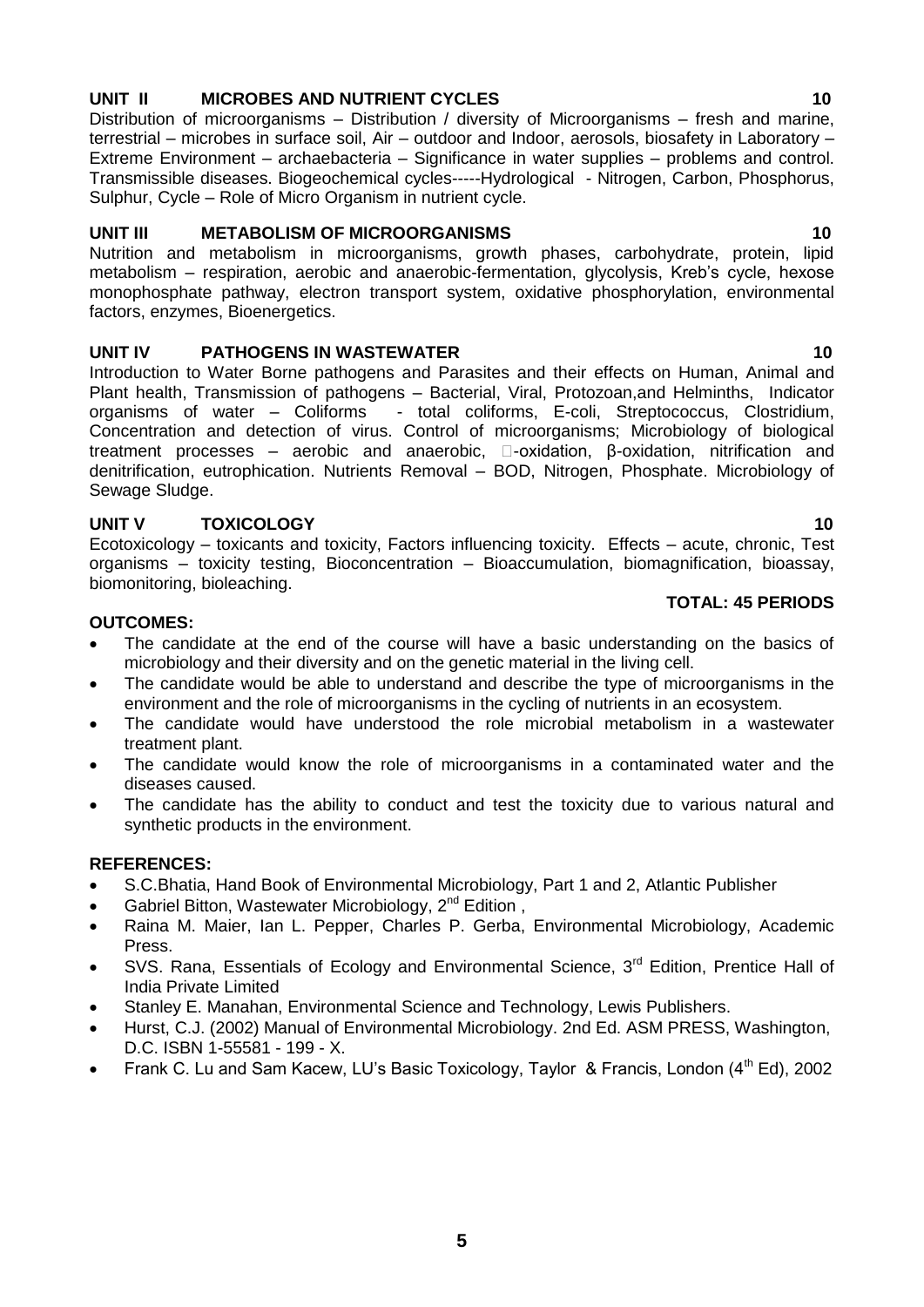<span id="page-5-0"></span>

## **OBJECTIVES:**

 To educate the students in detailed design concepts related to water transmission mains, water distribution system, sewer networks and storm water drain and computer application on design.

## **UNIT I GENERAL HYDRAULICS AND FLOW MEASUREMENT 8**

Fluid properties; fluid flow – continuity principle, energy principle and momentum principle; frictional head loss in free and pressure flow, minor heads losses, Carrying Capacity–Flow measurement.

## **UNIT II WATER TRANSMISSION AND DISTRIBUTION 10**

Need for Transport of water and wastewater-Planning of Water System –Selection of pipe materials, Water transmission main design- gravity and pumping main; Selection of Pumpscharacteristics-economics; Specials, Jointing, laying and maintenance, water hammer analysis; water distribution pipe networks Design, analysis and optimization – appurtenances – corrosion prevention – minimization of water losses – leak detection Storage reservoirs.

## **UNIT III WASTEWATER COLLECTION AND CONVEYANCE 10**

Planning factors – Design of sanitary sewer; partial flow in sewers, economics of sewer design; Wastewater pumps and pumping stations- sewer appurtenances; material, construction, inspection and maintenance of sewers; Design of sewer outfalls-mixing conditions; conveyance of corrosive wastewaters.

## **UNIT IV STORM WATER DRAINAGE 7**

Necessity- - combined and separate system; Estimation of storm water run-off Formulation of rainfall intensity duration and frequency relationships- Rational methods

## **UNIT V CASE STUDIES AND SOFTWARE APPLICATIONS 10**

Use of computer software in water transmission, water distribution and sewer design – EPANET 2.0, LOOP version 4.0, SEWER, BRANCH, Canal ++ and GIS based softwares.

## **TOTAL: 45 PERIODS**

## **OUTCOMES:**

On Completion of the Course the student will

- be able to select various pipe materials for water supply main, distribution network and sewer
- be able to design water supply main, distribution network and sewer for various field conditions
- Troubleshooting in water and sewage transmission be able to use various computer software for the design of water and sewage network

## **REFERENCES:**

- 1. Bajwa, G.S. Practical Handbook on Public Health Engineering, Deep Publishers, Shimla, 2003
- 2. "Manual on water supply and Treatment", CPHEEO, Ministry of Urban Development, Government of India, New Delhi, 1999.
- 3. "Manual on Sewerage and Sewage Treatment", CPHEEO, Ministry of Urban Development, Government of India, New Delhi, 1993.

# <span id="page-5-1"></span>**EV7104 DESIGN OF PHYSICO-CHEMICAL TREATMENT SYSTEMS L T P C**

# **3 0 0 3**

# **OBJECTIVES:**

 To educate the students on the principles and process designs of various treatment systems for water and wastewater and students should gain competency in the process employed in design of treatment systems and the components comprising such systems, leading to the selection of specific process.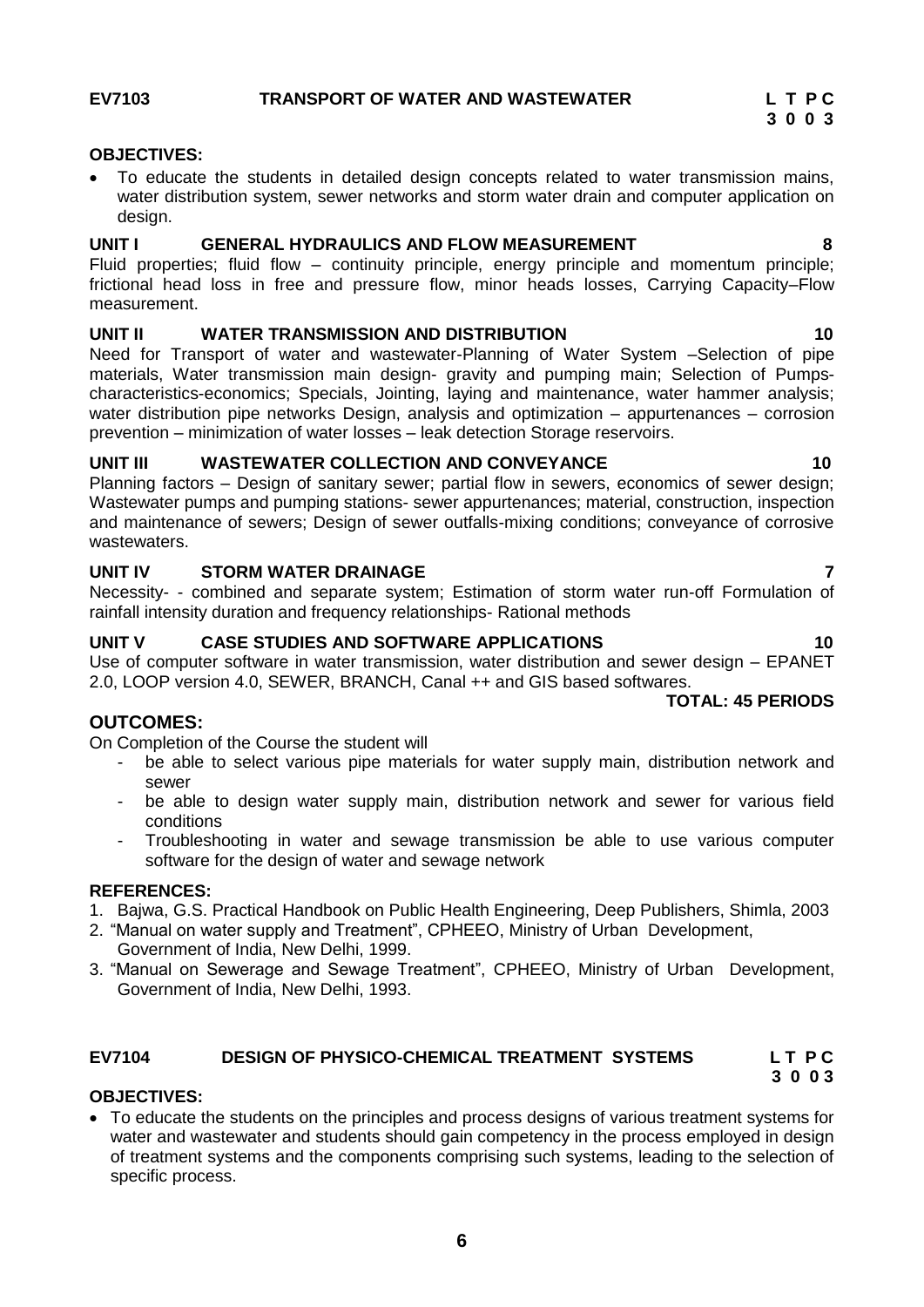## **UNIT I INTRODUCTION 5**

Pollutants in water and wastewater – characteristics, Standards for performance - Significance of physico-chemical treatment – Selection criteria-types of reactor- reactor selection-batchcontinuous type-kinetics

## **UNIT II TREATMENT PRINCIPLES 10**

Physical treatment - Screening – Mixing, Equalization – Sedimentation – Filtration – Evaporation – Incineration – gas transfer – mass transfer coefficient Adsorption – Isotherms – Membrane separation, Reverse Osmosis, nano filtration, ultra filtration and hyper filtration electrodialysis, distillation – stripping and crystallization – Recent Advances.

Principles of Chemical treatment – Coagulation flocculation – Precipitation – flotation solidification and stabilization – Disinfection, Ion exchange, Electrolytic methods, Solvent extraction – advanced oxidation /reduction – Recent Trends

## **UNIT IV DESIGN OF MUNICIPAL WATER TREATMENT PLANTS 10**

Selection of Treatment – Design of municipal water treatment plant units – Aerators – chemical feeding – Flocculation – clarifier – tube settling – filters – Rapid sand filters, slow sand filter, pressure filter, dual media Disinfection - Displacement and gaseous type - Flow charts – Layouts – Hydraulic Profile, PID - construction and O&M aspects – case studies, Residue management – Upgradation of existing plants – Recent Trends.

## **UNIT V DESIGN OF INDUSTRIAL WATER TREATMENT PLANTS 10**

Design of Industrial Water Treatment Units- Selection of process – Design of softeners – Demineralisers –Reverse osmosis plants –Flow charts – Layouts –Hydraulic Profile, PID construction and O&M aspects – case studies, Residue management – Upgradation of existing plants – Recent Trends.

## **UNIT VI DESIGN OF WASTEWATER TREATMENT PLANTS 10**

Design of municipal wastewater treatment units-screens-detritors-grit chamber-settling tankssludge thickening-sludge dewatering systems-sludge drying beds - Design of Industrial Wastewater Treatment Units-Equalization- Neutralization-Chemical Feeding Devices-mixersfloatation units-oil skimmer Flow charts – Layouts –Hydraulic Profile, PID, construction and O&M aspects – case studies, Retrofitting - Residue management – Upgradation of existing plants – Recent Trends.

## **OUTCOME:**

 Developed conceptual schematics required for the treatment of water and wastewater and an ability to translate pertinent forcing criteria into physical and chemical treatment system.

**TOTAL: 45 PERIODS**

## **REFERENCES:**

- 1. Metcalf and Eddy, Wastewater Engineering, Treatment and Reuse, Tata McGraw Hill, New Delhi, 2003.
- 2. Qasim, S.R., Motley, E.M. and Zhu.G. Water works Engineering Planning, Design and Operation, Prentice Hall, New Delhi, 2002.
- 3. Lee, C.C. and Shun dar Lin, Handbook of Environmental Engineering Calculations, Mc Graw Hill, New York, 1999.
- 4. F.R. Spellman, Hand Book of Water and Wastewater Treatment Plant operations, CRC Press, New York (2009).
- 6. David Hendricks, Fundamentals of Water Treatment Process, CRC Press New York (2011).

### <span id="page-6-0"></span>EV7105 **SOLID AND HAZARDOUS WASTE MANAGEMENT** L T P C<br>3 0 0 3  **3 0 0 3**

## **OBJECTIVES:**

 To impart knowledge and skills in the collection, storage, transport, treatment, disposal and recycling options for solid wastes including the related engineering principles, design criteria, methods and equipments.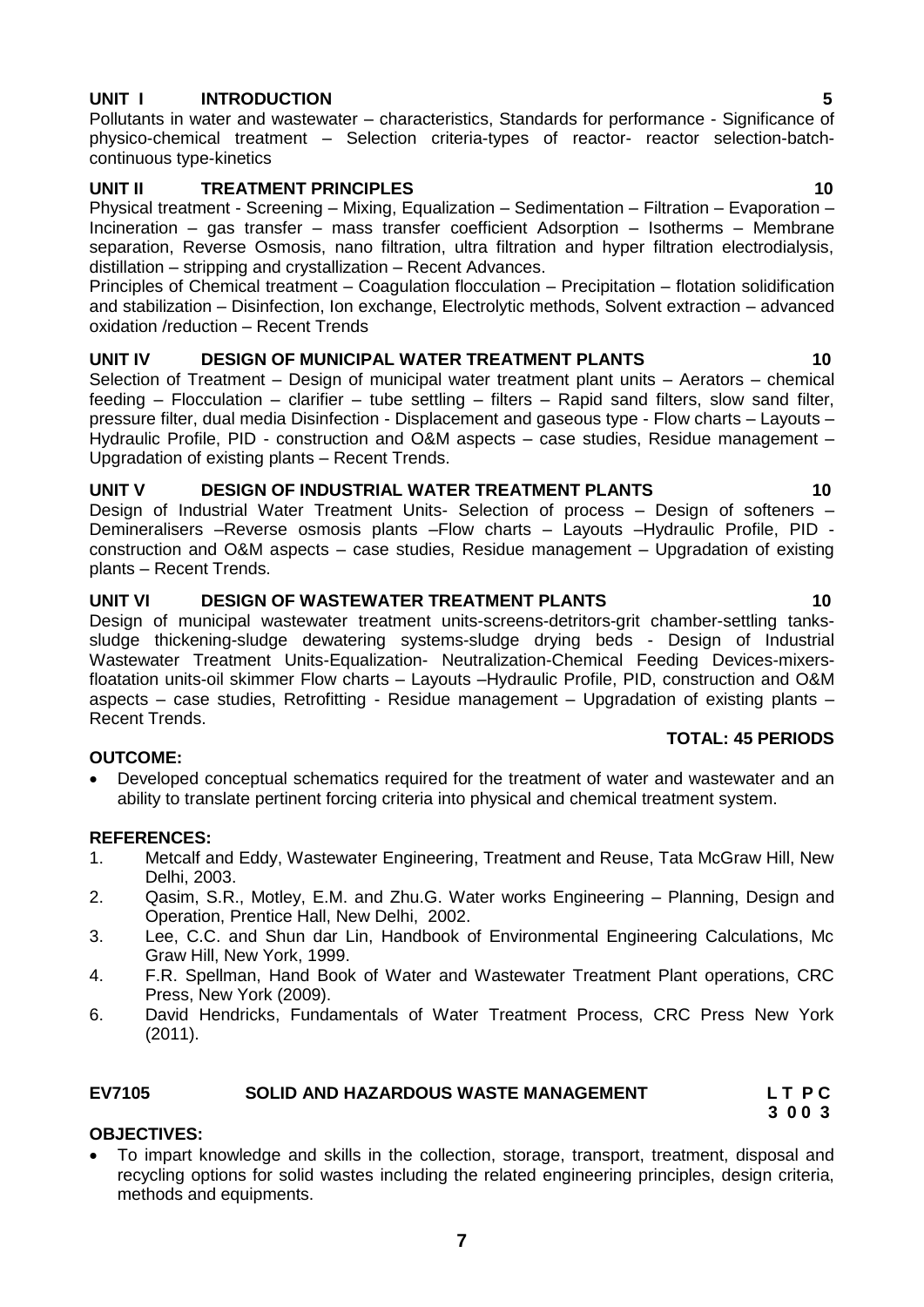# **UNIT I SOURCES, CLASSIFICATION AND REGULATORY FRAMEWORK 9**

Types and Sources of solid and hazardous wastes - Need for solid and hazardous waste management –- Salient features of Indian legislations on management and handling of municipal solid wastes, hazardous wastes, biomedical wastes, nuclear wastes - lead acid batteries, electronic wastes , plastics and fly ash – Elements of integrated waste management and roles of stakeholders - Financing and Public Private Participation for waste management.

## **UNIT II WASTE CHARACTERIZATION AND SOURCE REDUCTION 8**

Waste generation rates and variation - Composition, physical, chemical and biological properties of solid wastes – Hazardous Characteristics – TCLP tests – waste sampling and characterization plan - Source reduction of wastes –Waste exchange - Extended producer responsibility - Recycling and reuse

## **UNIT III STORAGE, COLLECTION AND TRANSPORT OF WASTES 9**

Handling and segregation of wastes at source – storage and collection of municipal solid wastes – Analysis of Collection systems - Need for transfer and transport – Transfer stations Optimizing waste allocation– compatibility, storage, labeling and handling of hazardous wastes – hazardous waste manifests and transport

## **UNIT IV WASTE PROCESSING TECHNOLOGIES** 10

Objectives of waste processing – material separation and processing technologies – biological and chemical conversion technologies – methods and controls of Composting - thermal conversion technologies and energy recovery – incineration – solidification and stabilization of hazardous wastes - treatment of biomedical wastes - Health considerations in the context of operation of facilities, handling of materials and impact of outputs on the environment-

# **UNIT V WASTE DISPOSAL 9**

Waste disposal options – Disposal in landfills - Landfill Classification, types and methods – site selection - design and operation of sanitary landfills, secure landfills and landfill bioreactors – leachate and landfill gas management – landfill closure and environmental monitoring – Rehabilitation of open dumps – landfill remediation

## **OUTCOMES:**

On completion of the course, the student is expected to be able to

- Understand the characteristics of different types of solid and hazardous wastes and the factors affecting variation
- Define and explain important concepts in the field of solid waste management and suggest suitable technical solutions for treatment of municipal and industrial waste
- Understand the role legislation and policy drivers play in stakeholders' response to the waste and apply the basic scientific principles for solving practical waste management challenges

## **REFERENCES:**

- 1. George Tchobanoglous, Hilary Theisen and Samuel A, Vigil, "Integrated Solid Waste Management, Mc-Graw Hill International edition, New York, 1993.
- 2. Michael D. LaGrega, Philip L Buckingham, Jeffrey C. E vans and Environmental Resources Management, Hazardous waste Management, Mc-Graw Hill International edition, New York, 2001.
- 3. CPHEEO, "Manual on Municipal Solid waste management, Central Public Health and Environmental Engineering Organisation , Government of India, New Delhi, 2000.
- 4. Vesilind P.A., Worrell W and Reinhart, Solid waste Engineering, Thomson Learning Inc., Singapore, 2002.
- 5. Paul T Williams, Waste Treatment and Disposal, Wiley, 2005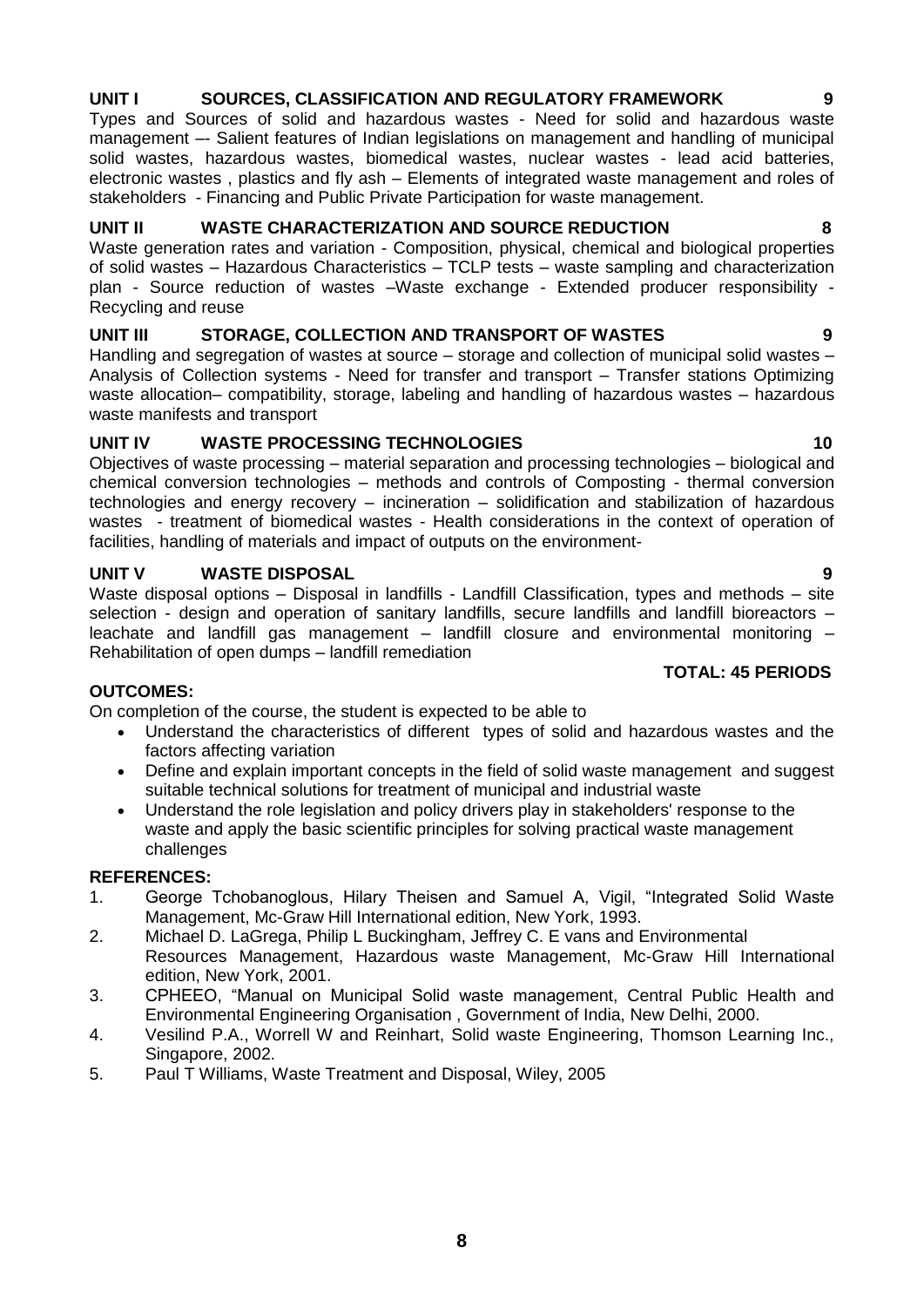<span id="page-8-0"></span>

| <b>OBJECTIVES:</b><br>To train in the analysis of physico-chemical parameters with hands on experience<br>$\bullet$<br>1. Good Laboratory Practices, Quality control, calibration of Glassware<br>2. Sampling and Analysis of water (pH, alkalinity, hardness chloride, | 0 0 4 2 | LTPC |
|-------------------------------------------------------------------------------------------------------------------------------------------------------------------------------------------------------------------------------------------------------------------------|---------|------|
|                                                                                                                                                                                                                                                                         |         |      |
|                                                                                                                                                                                                                                                                         |         |      |
|                                                                                                                                                                                                                                                                         |         |      |
|                                                                                                                                                                                                                                                                         |         |      |
| Sulphate, turbidity EC, TDS, nitrate, fluoride)<br>12                                                                                                                                                                                                                   |         |      |
| 3. Wastewater analysis (BOD, COD, Phosphate, TKN, Oil & Grease,                                                                                                                                                                                                         |         |      |
| Surfactant and heavy metals).                                                                                                                                                                                                                                           | 12      |      |
| 4. Sampling and analysis of air pollutants Ambient & Stack                                                                                                                                                                                                              |         |      |
| $($ RSPM, SO <sub>2</sub> and NOx $)$                                                                                                                                                                                                                                   | 9       |      |
| 5. Sampling and characterization of soil (CEC & SAR, pH and K).                                                                                                                                                                                                         | 9       |      |

## **TOTAL: 45 PERIODS**

## **OUTCOME:**

• Able to assess quality of environment

## **REFERENCES:**

- 1. APHA, Standard Methods for the Examination of Water and Wastewater, 21st Ed. Washington, 2005.
- 2. Laboratory Manual for the Examination of water, wastewater soil Rump, H.H. and Krist, H. – Second Edition, VCH, Germany, 1992.
- 3. Methods of air sampling & analysis ,James P.Lodge Jr(Editor) 3rd Edition, Lewis publishers,Inc,USA,1989.

# **EV7112 ENVIRONMENTAL MICROBIOLOGY LABORATORY L T P C**

### **0 0 4 2 OBJECTIVES:**

<span id="page-8-1"></span> To train the students in the analysis of various biological and microbiological techniques, enzymes assay, pollutant removal and bioreactors.

## **EXPERIMENTS:**

- 1. Preparation of culture media,
- 2. Isolation, culturing and Identification of Microorganisms
- 3. Microorganisms from polluted habitats (soil, water and air)
- 4. Measurement of growth of microorganisms,
- 5. Assay of enzymes involved in biotransformation.
- 6. Biodegradation of organic matter in waste water Analysis of air borne microorganisms,
- 7. Staining of bacteria.
- 8. Effect of pH, temperature on microbial growth
- 9. Pollutant removal using microbes from industrial effluent.
- 10. Effect of pesticides on soil microorganisms.
- 11. Bacteriological analysis of wastewater (Coliforms, *E.coli, Streptococcus*) MPN
- 12. Bacteriological analysis of wastewater (Coliforms, *Streptococcus)* MF techniques,
- 13. Effect of Heavy metals on microbial growth.
- 14. Detection of Anaerobic bacteria (*Clostridium* sp.)
- 15. Bioreactors

# **TOTAL: 45 PERIODS**

## **OUTCOMES:**

- The candidate at the end of the experimental exercise would be able to perform field oriented testing of water, wastewater and solid waste for microbial contamination.
- The candidate would be knowledgeable to perform toxicity test.
- The candidate would be able to observe and identify the microbes in the contaminated environment.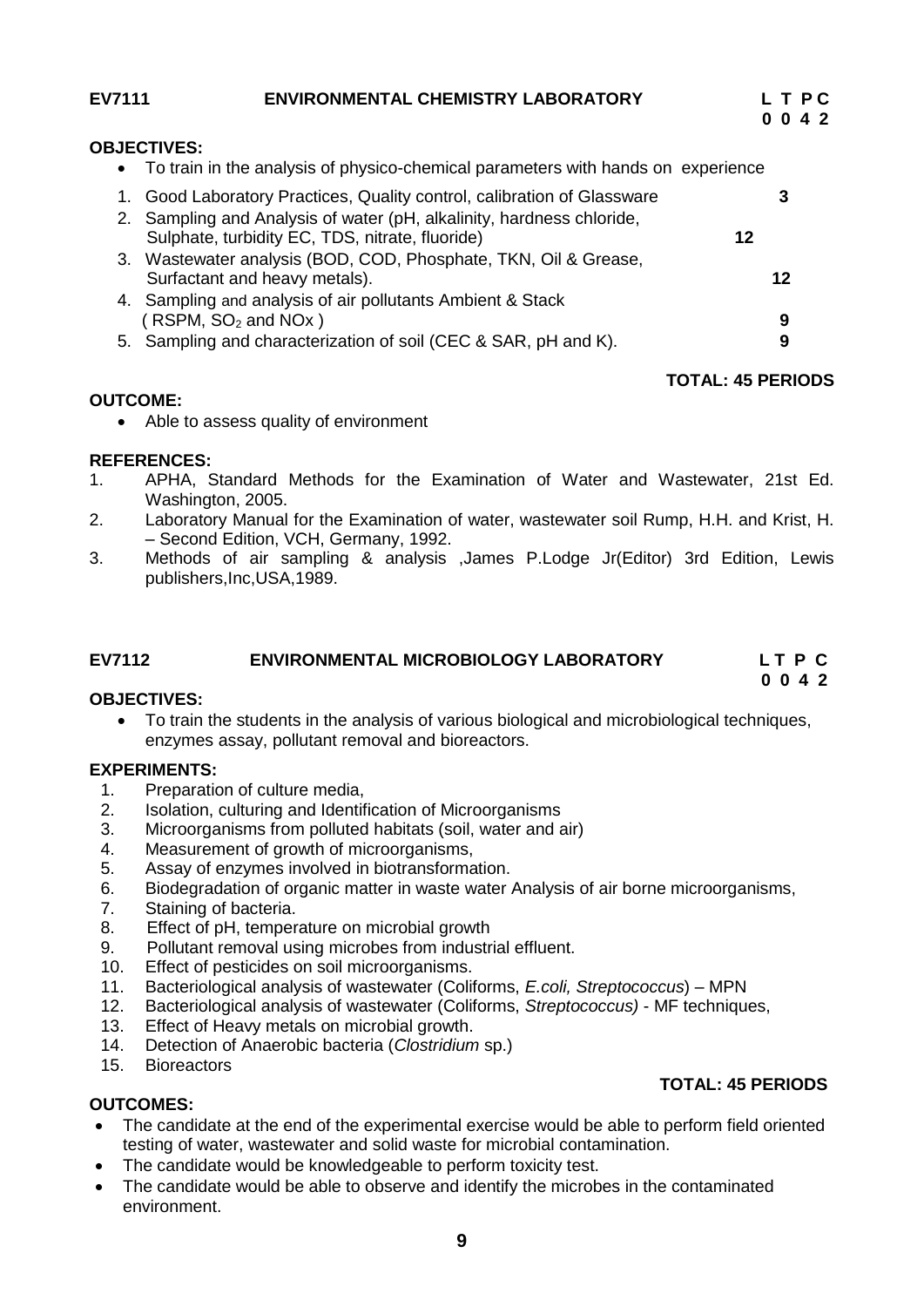- 1. Standard methods for the examination of water and wastewater, American Public Health Association (21<sup>st</sup> edition) 2005.
- 2. Charles P. Gerba, Environmental Microbiology: A laboratory manual, Elsevier Publications, 2012.
- 3. Christon J. Hurst, Ronald L. Crawford, Jay L. Garland, David A. Lipson, Aaron L. Mills, and Linda D. Stetzenbach, Manual of Environmental Microbiology, 3rd Edition, ASM Press, 2007.

### <span id="page-9-0"></span>**EV7201 DESIGN OF BIOLOGICAL TREATMENT SYSTEMS L T P C 3 0 0 3**

## **OBJECTIVES:**

 To educate the students on the principles and process designs of various treatment systems for water and wastewater and students should gain competency in the process employed in design of treatment systems and the components comprising such systems, leading to the selection of specific process.

## **UNIT I** INTRODUCTION 10

Objectives of biological treatment – significance – Principles of aerobic and anaerobic treatment kinetics of biological growth – Factors affecting growth – attached and suspended growth - Determination of Kinetic coefficients for organics removal – Biodegradability assessment -selection of process- reactors-batch-continuous type.

## **UNIT II AEROBIC TREATMENT OF WASTEWATER 10**

Design of sewage treatment plant units –Activated Sludge process and variations, Sequencing Batch reactors, Membrane Biological Reactors-Trickling Filters-Bio Tower-RBC-Moving Bed Reactors-fluidized bed reactors, aerated lagoons, waste stabilization ponds – nutrient removal systems – natural treatment systems, constructed wet land – Disinfection – disposal options – reclamation and reuse – Flow charts, layout, PID, hydraulic profile, recent trends.

## **UNIT III ANAEROBIC TREATMENT OF WASTEWATER 10**

Attached and suspended growth, Design of units – UASB, up flow filters, Fluidized beds MBR, septic tank and disposal – Nutrient removal systems – Flow chart, Layout and Hydraulic profile – Recent trends.

## **UNIT IV SLUDGE TREATMENT AND DISPOSAL 5**

Design of sludge management facilities, sludge thickening, sludge digestion, biogas generation, sludge dewatering (mechanical and gravity) Layout, PID, hydraulics profile – upgrading existing plants – ultimate residue disposal – recent advances.

## UNIT V CONSTRUCTION OPERATIONS AND MAINTENANCE ASPECTS **10**

Construction and Operational Maintenance problems – Trouble shooting – Planning, Organizing and Controlling of plant operations – capacity building - Retrofitting Case studies – sewage treatment plants – sludge management facilities.

## **OUTCOME:**

 Developed conceptual schematics required for biological treatment of wastewater and an ability to translate pertinent criteria into system requirements.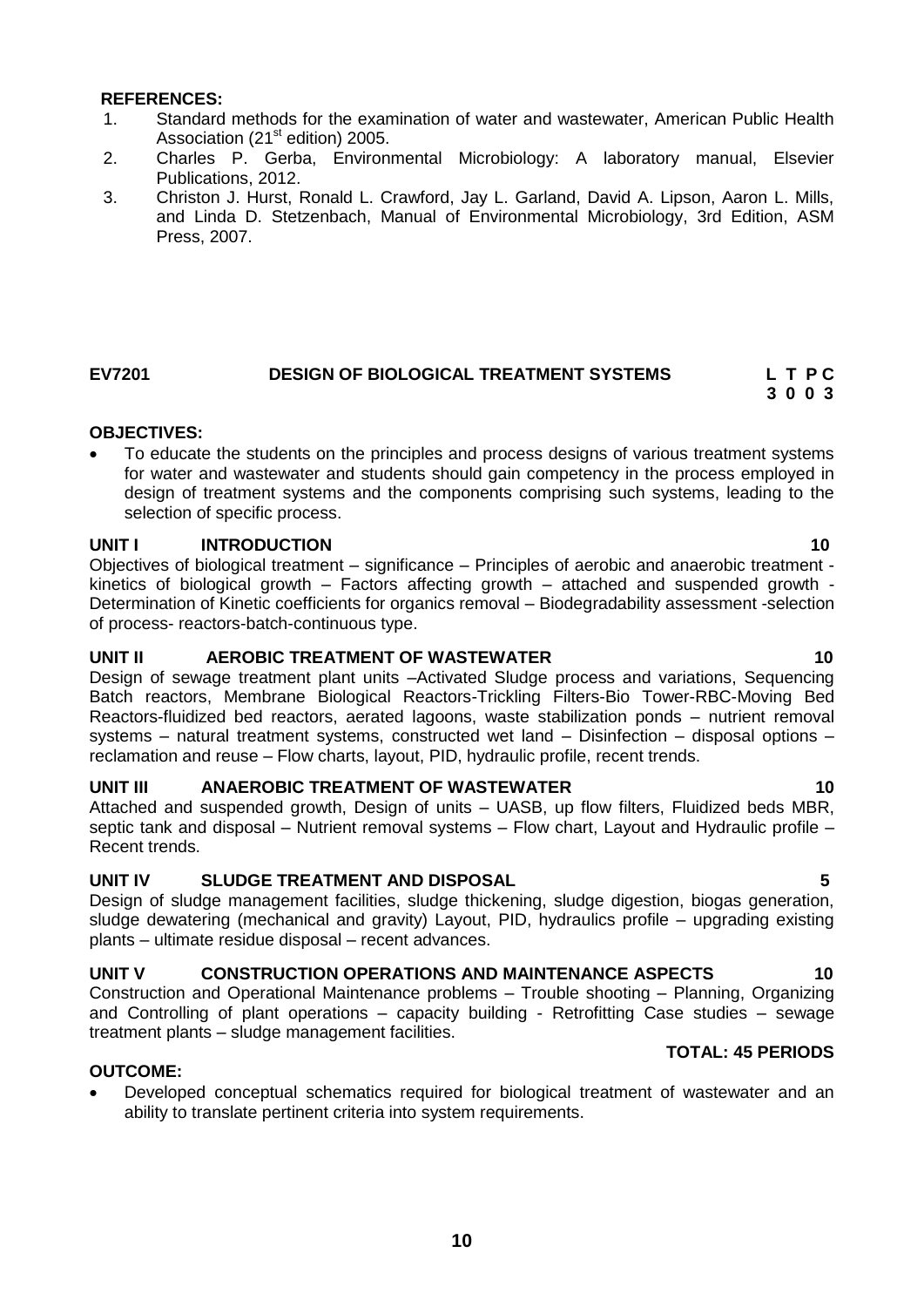- 1. Arceivala, S.J., Wastewater Treatment for Pollution Control, TMH, New Delhi, Second Edition, 2000.
- 2. Manual on "Sewerage and Sewage Treatment" CPHEEO, Ministry of Urban Development, Government of India, New Delhi, 1999.
- 3. Metcalf & Eddy, INC, "Wastewater Engineering Treatment and Reuse, Fourth Edition, Tata Mc Graw-Hill Publishing Company Limited, New Delhi, 2003.
- 4. Qasim, S.R. Wastewater Treatment Plant, Planning, Design & Operation, Technomic Publications, New York, 1994.
- 5. F.R. Spellman, Hand Book of Water and Wastewater Treatment Plant operations, CRC Press, New York (2009).
- 6. David Hendricks, Fundamentals of Water Treatment Process, CRC Press, New York (2011).

### <span id="page-10-0"></span>**EV7202 AIR POLLUTION CONTROL ENGINEERING L T P C 3 0 0 3**

## **OBJECTIVES:**

• To impart knowledge on the principles and design of control of indoor/particulate/gaseous air pollutant and its emerging trends

## **UNIT I INTRODUCTION 7**

Structure and composition of Atmosphere – Sources and classification of air pollutants - Effects of air pollutants on human health, vegetation & animals, Materials & Structures – Effects of air Pollutants on the atmosphere, Soil & Water bodies – Long- term effects on the planet – Global Climate Change, Ozone Holes – Ambient Air Quality and Emission Standards – Air Pollution Indices – Emission Inventories – Ambient and Stack Sampling and Analysis of Particulate and Gaseous Pollutants.

## **UNIT II AIR POLLUTION MODELLING 5**

Effects of meteorology on Air Pollution - Fundamentals, Atmospheric stability, Inversion, Wind profiles and stack plume patterns- Transport & Dispersion of Air Pollutants – Modeling Techniques – Air Pollution Climatology.

## **UNIT III CONTROL OF PARTICULATE CONTAMINANTS 11**

Factors affecting Selection of Control Equipment – Gas Particle Interaction, – Working principle, Design and performance equations of Gravity Separators (cyclone) , Centrifugal separators Fabric filters, Particulate Scrubbers, Electrostatic Precipitators – Operational Considerations - Process Control and Monitoring – Costing of APC equipment – Case studies for stationary and mobile sources.

## **UNIT IV CONTROL OF GASEOUS CONTAMINANTS 11**

Factors affecting Selection of Control Equipment – Working principle, Design and performance equations of absorption, Adsorption, condensation, Incineration, Bio scrubbers, Bio filters – Process control and Monitoring - Operational Considerations - Costing of APC Equipment – Case studies for stationary and mobile sources.

## **UNIT V INDOOR AIR QUALITY MANAGEMENT 11**

Sources types and control of indoor air pollutants, sick building syndrome types – Radon Pollution and its control – Membrane process - UV photolysis – Internal Combustion Engines - Sources and Effects of Noise Pollution – Measurement – Standards –Control and Preventive measures.  **TOTAL: 45 PERIODS**

## **OUTCOMES:**

- After completion of this course, the student is expected to be able to:
	- 1. Apply sampling techniques
	- 2. Apply modeling techniques
	- 3. Suggest suitable air pollution prevention equipments and techniques for various gaseous and particulate pollutants to Industries. Discuss the emission standards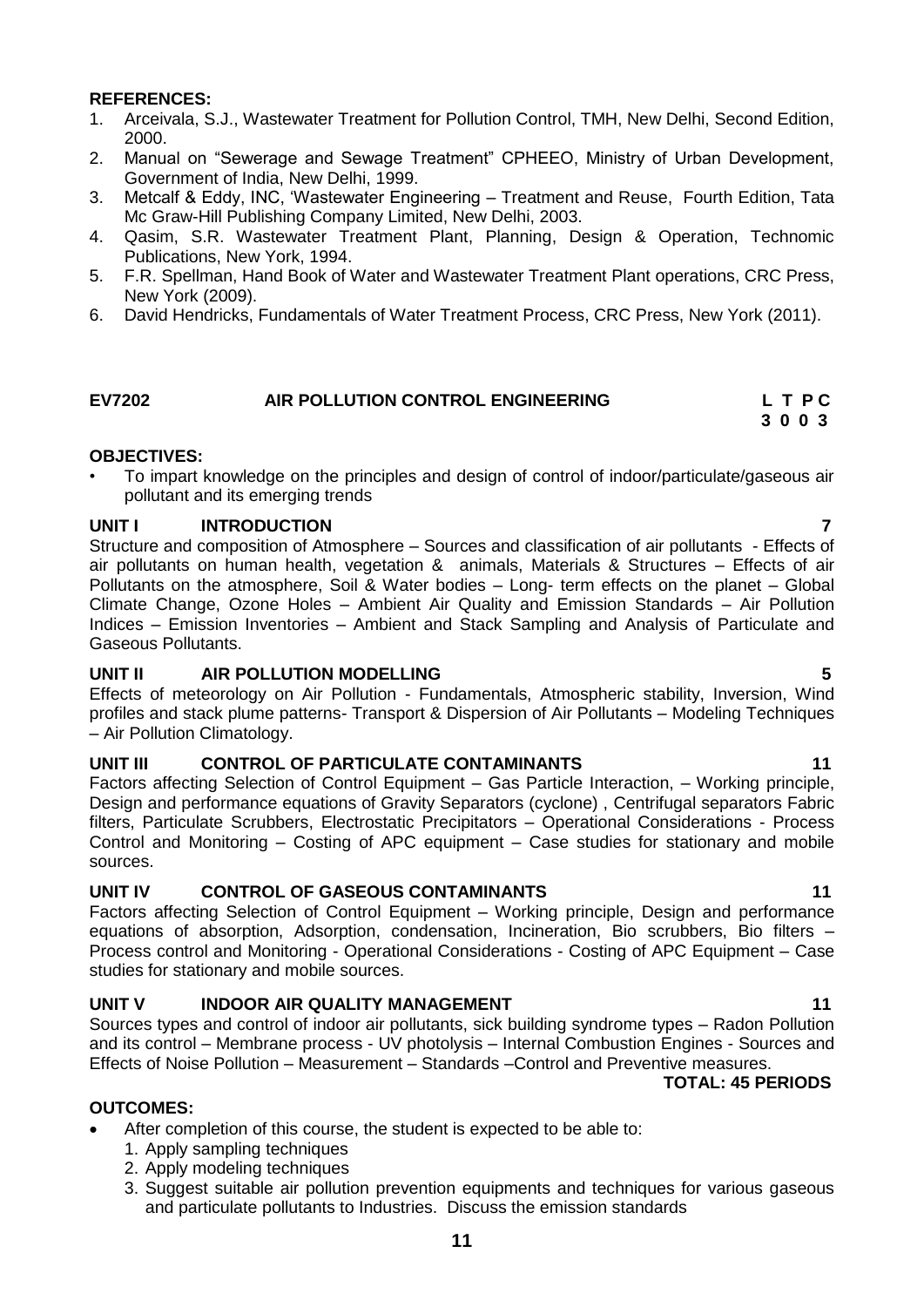- 1. Lawrence K. Wang, Norman C. Parelra, Yung Tse Hung, Air Pollution Control Engineering, Tokyo, 2004.
- 2. Noel de Nevers, Air Pollution Control Engg., Mc Graw Hill, New York, 1995.
- 3. David H.F. Liu, Bela G. Liptak "Air Pollution", Lweis Publishers, 2000.
- 4. Anjaneyulu. Y, "Air Pollution & Control Technologies" Allied Publishers (P) Ltd., India, 2002.
- 5. Arthur C.Stern, "Air Pollution (Vol.I Vol.VIII)", Academic Press, 2006.
- 6. Wayne T.Davis, "Air Pollution Engineering Manual", John Wiley & Sons,Inc.,2000.
- 7. Daniel Vallero " Fundamentals of Air Pollution", Fourth Edition,2008.

### <span id="page-11-0"></span>**EV7203 INDUSTRIAL WASTEWATER POLLUTION - PREVENTION AND CONTROL**

### **L T P C 3 0 0 3**

## **OBJECTIVES:**

• To impart knowledge on the concept and application of Industrial pollution prevention, cleaner technologies, industrial wastewater treatment and residue management.

## **UNIT I INTRODUCTION 8**

Industrial scenario in India– Industrial activity and Environment - Uses of Water by industry – Sources and types of industrial wastewater – Nature and Origin of Pollutants - Industrial wastewater and environmental impacts – Regulatory requirements for treatment of industrial wastewater – Industrial waste survey – Industrial wastewater monitoring and sampling -generation rates, characterization and variables –Toxicity of industrial effluents and Bioassay tests – Major issues on water quality management

## **UNIT II INDUSTRIAL POLLUTION PREVENTION & WASTE MINIMISATION 8**

Prevention vis a vis Control of Industrial Pollution – Benefits and Barriers – Waste management Hierarchy - Source reduction techniques – Periodic Waste Minimisation Assessments – Evaluation of Pollution Prevention Options – Cost benefit analysis – Pay-back period – Implementing & Promoting Pollution Prevention Programs in Industries.

## **UNIT III INDUSTRIAL WASTEWATER TREATMENT 10**

Flow and Load Equalisation – Solids Separation – Removal of Fats, Oil & Grease- Neutralisation – Removal of Inorganic Constituents – Precipitation, Heavy metal removal , Nitrogen & Phosphorous removal, Ion exchange, Adsorption, Membrane Filtration, Eletrodialysis & Evaporation – Removal of Organic Constituents – Biological treatment Processes, Chemical Oxidation Processes, Advanced Oxidation processes – Treatability Studies.

## **UNIT IV WASTEWATER REUSE AND RESIDUAL MANAGEMENT 9**

Individual and Common Effluent Treatment Plants – Joint treatment of industrial and domestic wastewater - Zero effluent discharge systems - Quality requirements for Wastewater reuse – Industrial reuse , Present status and issues - Disposal on water and land – Residuals of industrial wastewater treatment – Quantification and characteristics of Sludge – Thickening, digestion, conditioning, dewatering and disposal of sludge – Management of RO rejects.

## **UNIT V CASE STUDIES** 10

Industrial manufacturing process description, wastewater characteristics, source reduction options and waste treatment flow sheet for Textiles – Tanneries – Pulp and paper – metal finishing – Oil Refining – Pharmaceuticals – Sugar and Distilleries

## **TOTAL: 45 PERIODS**

## **OUTCOMES:**

After completion of this course, the students is expected to be able to,

- 1. Define the Principles of pollution prevention and mechanism of oxidation processes.
- 2. Suggest the suitable technologies for the treatment of wastewater.
- 3. Discuss about the wastewater characteristics
- 4. Design the treatment systems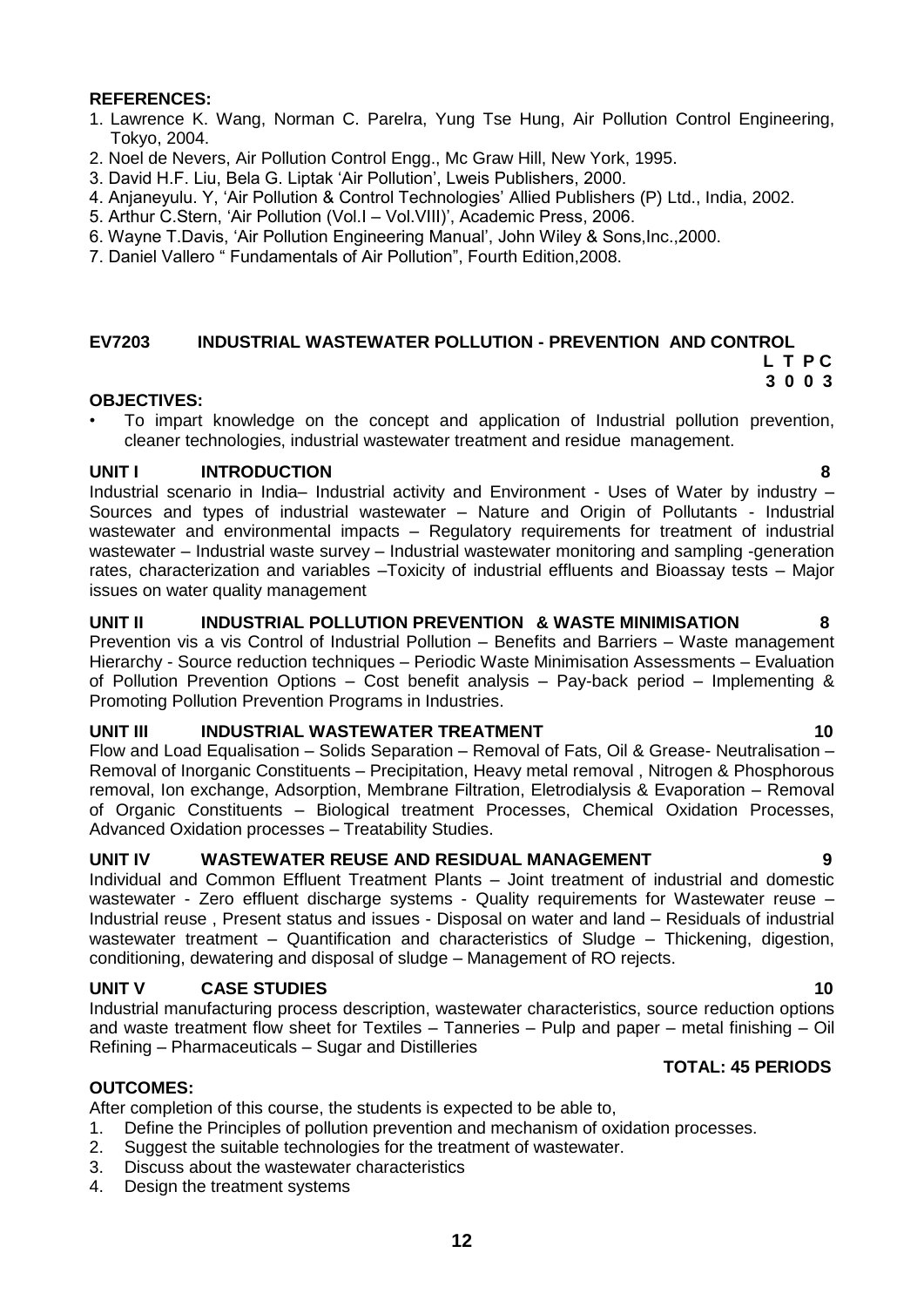- 1. Industrial wastewater management, treatment & disposal, Water Environment Federation Alexandria Virginia, Third Edition, 2008.
- 2. Lawrance K.Wang, Yung . Tse Hung, Howard H.Lo and Constantine Yapijakis, " handlook of Industrial and Hazardous waste Treatment", Second Edition, 2004.
- 3. Metcalf & Eddy/ AECOM, water reuse Issues, Technologies and Applications, The Mc Graw-Hill companies, 2007.
- 4. Nelson Leonard Nemerow, " industrial waste Treatment", Elsevier, 2007.
- 5. W.Wesley Eckenfelder, " Industrial Water Pollution Control", Second Edition, Mc Graw Hill, 1989.
- 6. Paul L. Bishop, "Pollution Prevention: Fundamentals and Practice", Mc-Graw Hill International, Boston, 2000.

### <span id="page-12-0"></span>**EV7211 UNIT OPERATIONS AND PROCESSES LABORATORY L T P C 0 0 6 3**

## **OBJECTIVES:**

 To develop the skill for conducting Treatability studies of water and wastewater treatment by various Unit Operations and Processes using laboratory scale models.

## **LIST OF EXPERIMENTS**

| 1.  | Coagulation and Flocculation                                     |    |
|-----|------------------------------------------------------------------|----|
| 2.  | Batch studies on settling                                        | 10 |
| 3.  | Studies on Filtration- Characteristics of Filter media           |    |
| 4.  | Water softening                                                  |    |
| 5.  | Adsorption studies/Kinetics                                      |    |
| 6.  | <b>Reverse Osmosis- Silt Density Index</b>                       |    |
| 7.  | Kinetics of suspended growth process (activated sludge process)- |    |
|     | Sludge volume Index                                              | 14 |
| 8.  | Anaerobic Reactor systems / kinetics (Demonstration)             | 10 |
| 9.  | Advanced Oxidation Processes - (Ozonation, Photocatalysis)       | 14 |
| 10. | Disinfection for Drinking water                                  |    |

## **REFERENCES:**

## **TOTAL: 90 PERIODS**

- 1. Metcalf and Eddy. Inc. "Wastewater Engineering, Treatment, Disposal and Reuse, Third Edition, Tata McGraw Hill Publishing Company Limited, New Delhi, 2003.
- 2. Lee, C.C. and Shun dar Lin. Handbook of Environmental Engineering Calculations, Mc Graw Hill, New York, 1999.
- 3. Casey T.J., Unit Treatment Processes in Water and Wastewater Engineering, John Wileys Sons, London, 1993.
- 4. David W.Hendricks, "Water Treatment Unit Processes: Physical and Chemical", CRC Press, Boca Raton, 2006.

## **EV7301 ENVIRONMENTAL IMPACT AND RISK ASSESSMENT L T P C**

<span id="page-12-1"></span> **3 0 0 3**

## **OBJECTIVES:**

- To expose the students to the need, methodology, documentation and usefulness of environmental impact assessment and to develop the skill to prepare environmental management plan.
- To provide knowledge related to the broad field of environmental risk assessment, important processes that control contaminant transport and tools that can be used in predicting and managing human health risks.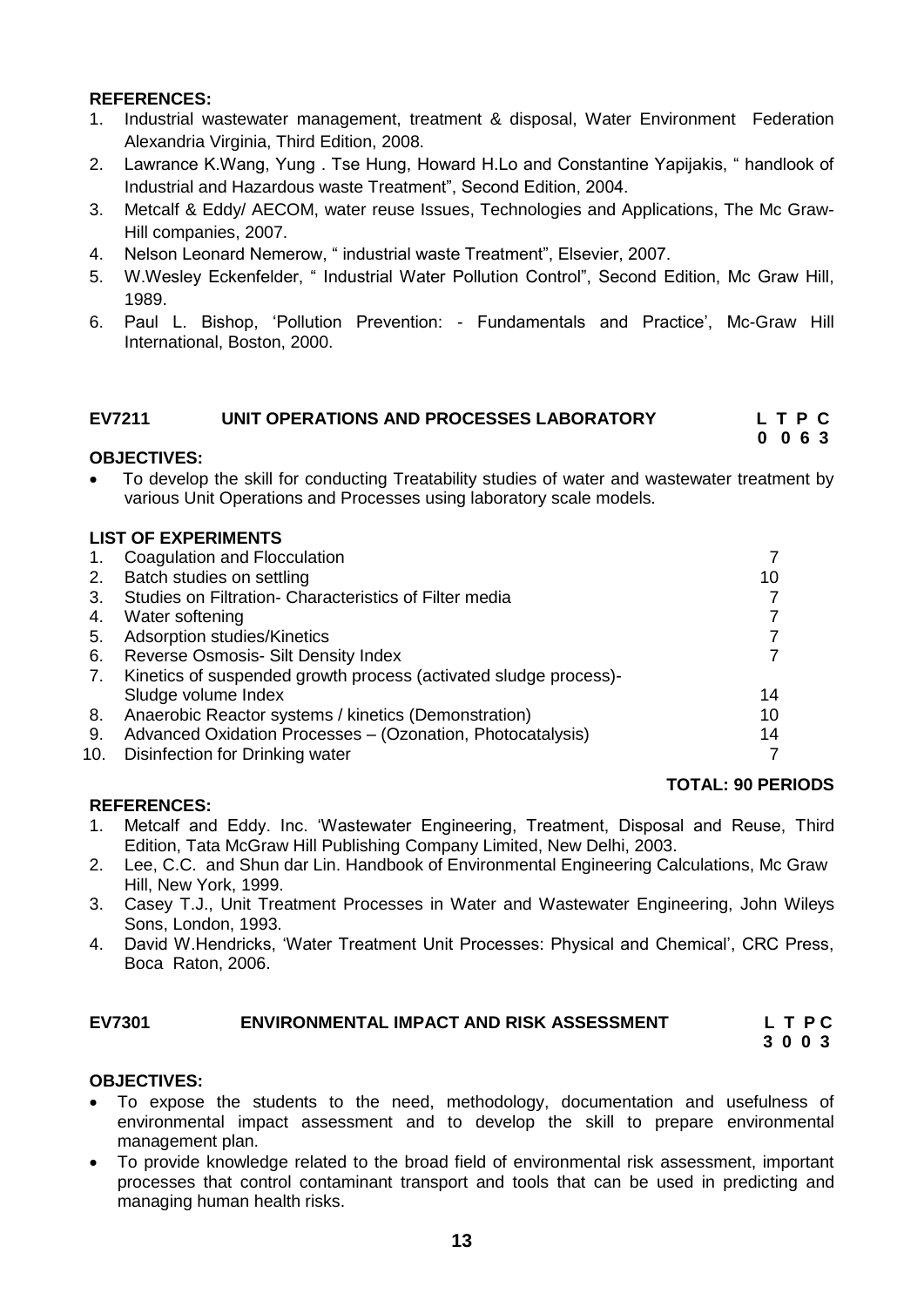## **UNIT I INTRODUCTION 8**

Historical development of Environmental Impact Assessment (EIA). EIA in Project Cycle. Legal and Regulatory aspects in India.  $-$  Types and limitations of EIA –. EIA process- screening – scoping - setting – analysis – mitigation. Cross sectoral issues and terms of reference in EIA – Public Participation in EIA

## **UNIT II IMPACT INDENTIFICATION AND PREDICTION 10**

Matrices – Networks – Checklists –Cost benefit analysis – Analysis of alternatives – Software packages for EIA – Expert systems in EIA. Prediction tools for EIA – Mathematical modeling for impact prediction – Assessment of impacts – air – water – soil – noise – biological –– Cumulative Impact Assessment –

## **UNIT III SOCIAL IMPACT ASSESSMENT AND EIA DOCUMENTATION 8**

Social impact assessment - Relationship between social impacts and change in community and institutional arrangements. Individual and family level impacts. Communities in transition Documentation of EIA findings – planning – organization of information and visual display materials – Report preparation.

## **UNIT IV ENVIRONMENTAL MANAGEMENT PLAN 7**

Environmental Management Plan - preparation, implementation and review – Mitigation and Rehabilitation Plans – Policy and guidelines for planning and monitoring programmes – Post project audit – Ethical and Quality aspects of Environmental Impact Assessment- Case Studies

## UNIT V ENVIRONMENTAL RISK ASSESSMENT AND MANAGEMENT 12

Environmental risk assessment framework-Hazard identification -Dose Response Evaluation – Exposure Assessment – Exposure Factors, Tools for Environmental Risk Assessment– HAZOP and FEMA methods – Event tree and fault tree analysis – Multimedia and multipathway exposure modeling of contaminant- Risk Characterization Risk communication - Emergency Preparedness Plans –Design of risk management programs-

## **OUTCOMES:**

- After the completion of course, the student will be able to understand the necessity to study the impacts and risks that will be caused by projects or industries and the methods to overcome these impacts.
- The student will also know about the legal requirements of Environmental and Risk Assessment for projects.

## **REFERENCES:**

- 1. Canter, L.W., Environmental Impact Assessment, McGraw Hill, New York. 1996
- 2. Lawrence, D.P., Environmental Impact Assessment Practical solutions to recurrent problems, Wiley-Interscience, New Jersey. 2003
- 3. World Bank –Source book on EIA
- 4. Cutter, S.L., Environmental Risk and Hazards, Prentice-Hall of India Pvt. Ltd., New Delhi, 1999.
- 5. Kolluru Rao, Bartell Steven, Pitblado R and Stricoff "Risk Assessment and Management Handbook", McGraw Hill Inc., New York,1996.
- 6. K. V. Raghavan and A A. Khan, Methodologies in Hazard Identification and Risk Assessment, Manual by CLRI, 1990.
- 7. Sam Mannan, Lees' Loss Prevention in the Process Industries, Hazard Identification, Assessment and Control, 4th Edition, Butterworth Heineman, 2012.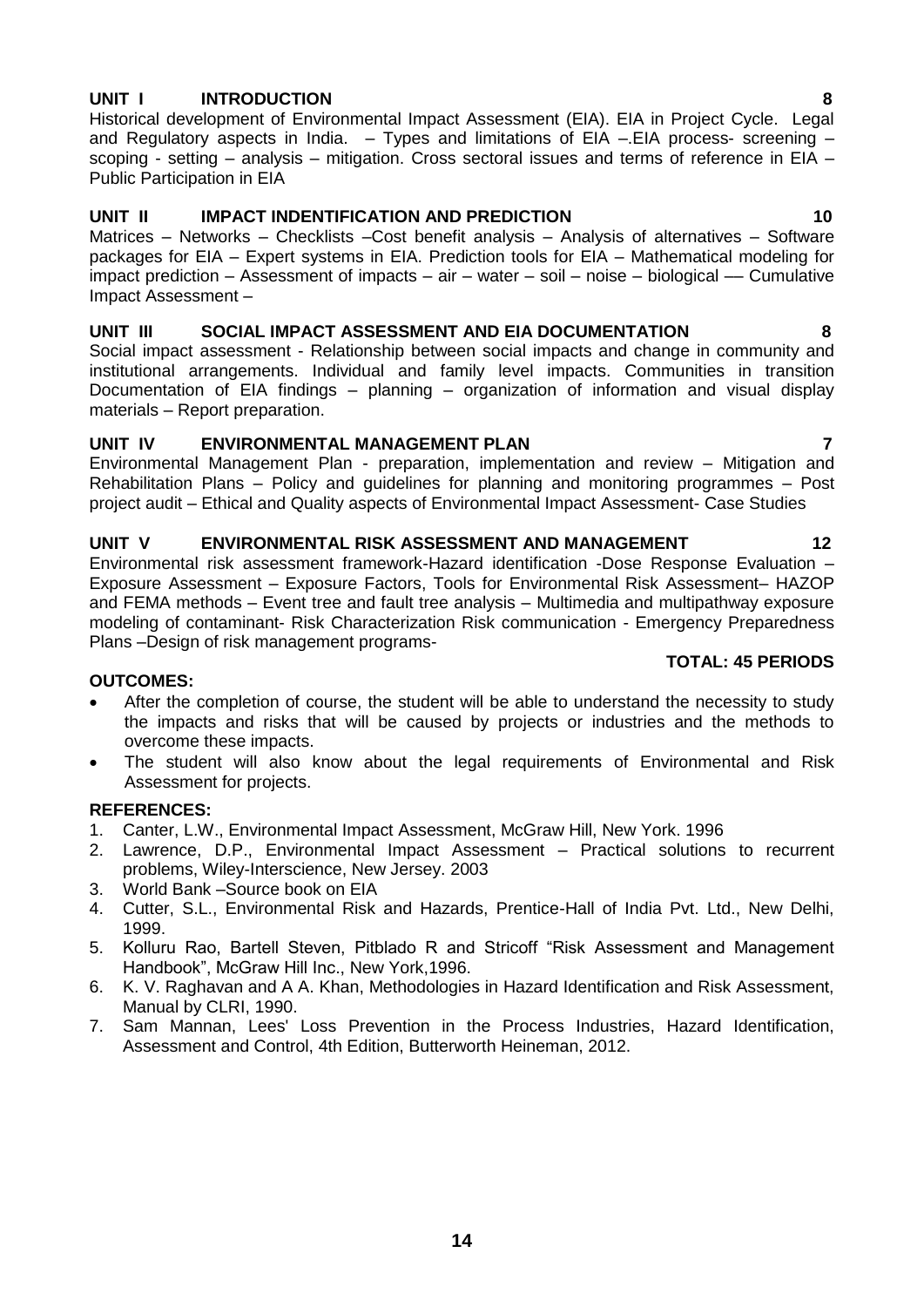## **15**

## **OBJECTIVES:**

- <span id="page-14-0"></span> Identify the most critical issues and challenges that limit the use of conventional treatment processes in planning, design and operation of modern water and wastewater treatment facilities.]
- Thorough understanding of the fundamentals of Advanced Oxidation Processes (AOPs) and also Photochemistry and ozone chemistry, its application to AOPs for the removal of contaminants or the detoxification of contaminated waters Develop in-depth knowledge that can be used to devise and design effective AOP treatment systems to meet not only current but also anticipated regulatory requirements, and enhance the independent learning and critical thinking skills.

## **UNIT I INTRODUCTION TO AOP**<sup>S</sup>

Introduction to AOPs for water and wastewater treatment – mechanism – photo oxidation reactions – photocatalytic reactions, photo initiated oxidation – UV- H2O2 / ozonation, fenton / photofenton – photocatalysis – light source choice – used in AOPs and their spectral distributions.

## **UNIT II HETEROGENEOUS PROCESS 10**

Introduction to nano & heterogeneous photocatalysis effect of system composition and process. Identification of degradation products, Photoreactors ( liquid phase/ gas phase) – solar/ artificial light photo reactors – operation of pilot plants – comparing reactor efficiencies – system design – solar collectors – technology issues – slurry, supported catalyst – reuse – novel photocatalysts, Synthesis methods – bulk, chemical approaches, physical approaches, nanoporous materials – physic chemical methods for characterization of nano materials.

## **UNIT III HOMOGENOUS AOPS 8**

Ozone, electro-chemical oxidation, ultrasonication, UV – Photolysis, Hydrogen Peroxide and Ultraviolet Radiation (H2O2/UV), Fenton and Photo Fenton"s Oxidation, chemical and nonchemical AOPs, advantages and disadvantages of homogeneous processes.

## **UNIT IV ENHANCEMENT OF QUANTUM YIELD 9**

Non-thermal plasma-electron hydraulic cavitation and sonolysis- super water oxidation – γ rayselectron beams, Quantum yield improvement by additional oxidants – hydrogen peroxide persulphate – catalyst modification. case studies and applications semiconductor photolysis. Process fundamentals, applications and commercial process.

# **UNIT V INDUSTRIAL APPLICATIONS AND ECONOMIC ASSESSMENT OF AOTs 10**

Application of AOPs for industries like textile, petroleum pharmaceutical and petrochemical industry. Ground water decontamination – drinking water treatment – pilot & land fill photochemical – cost calculation – economic analysis. **TOTAL: 45 PERIODS**

## **OUTCOMES:**

- Upon completion of the course, graduates are expected to attain the following outcomes:
- 1. Apply AOPs to solve pollution problems
- 2. Comprehend the basic principles of advanced water treatment processes, capabilities/constraints of their application in water treatment and have knowledge on the design and operation of these processes.
- 3. Select an appropriate treatment process for a specific application, and identify appropriate pretreatment and post treatment schemes, and cleaning protocols for these processes.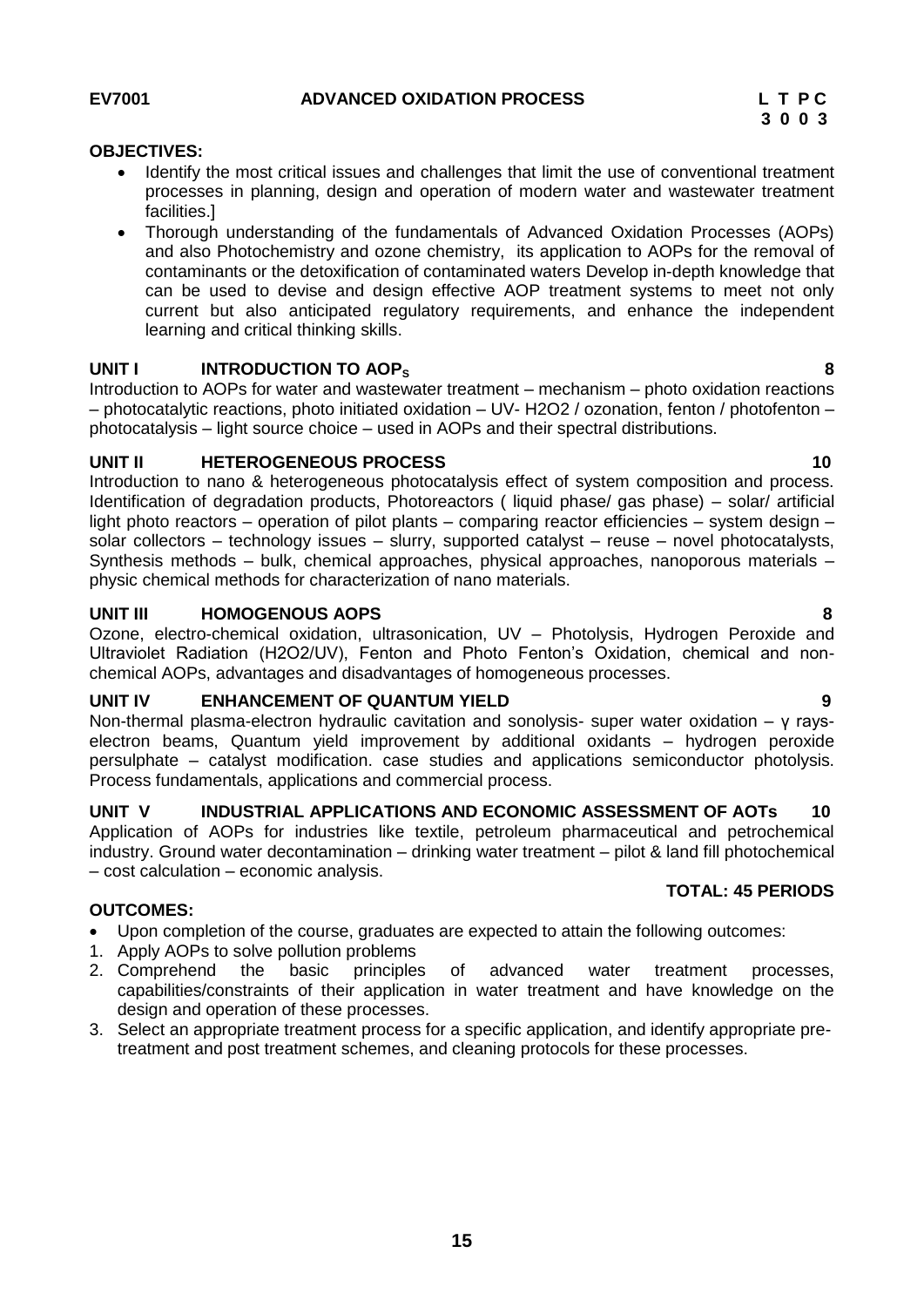- 1. G. Cao, Nanostructures & Nanomaterials: Synthesis, Properties &Applications, Imperial College Press, 2004.
- 2. R.M.Rose, L.A.Shepard and J.Wulff, "The Structure and Properties of Materials", Wiley Eastern Ltd,
- 3. Simon Parsons, Advanced oxidation processes for water and wastewater treatment, IWA Publishing, 2004
- 4. Thomas Oppenländer, Photochemical Purification of Water and Air: Advanced Oxidation Processes (AOPs): Principles, Reaction Mechanisms, Reactor Concepts, Wiley-VCH Publishing, Published by, 2003

### <span id="page-15-0"></span>**EV7002 RESOURCE AND ENERGY RECOVERY FROM WASTE L T P C 3 0 0 3**

## **OBJECTIVES:**

 To understand the principles and design of recovering materials and energy from wastes through mechanical, biological and thermal methods and manage the undesirable by-products

## **UNIT I MECHANICAL PROCESSING FOR MATERIAL RECYCLING 10**

Resource recovery for a sustainable development- Material and energy flow management and analysis - Systems and processes for reduction, reuse and recycling -Objectives of Waste Processing-Source Segregation and Hand Sorting-Waste Storage and Conveyance – Shredding – Pulping - Size Separation by Screens- Density Separation by Air Classification –magnetic and electromechanical separation processes- Design Criteria and Equipment selection

## **UNIT II BIOLOGICAL PROCESSING FOR RESOURCE RECOVERY 10**

Mechanisms of Biological Processing – Aerobic Processing of Organic fraction - Composting methods and processes- factors affecting- Design of Windrow Composting Systems- In Vessel Composting- Compost Quality Control- Vermiculture: definition, scope and importance - common species for culture - Environmental requirements - culture methods- Applications of vermiculture-Potentials and constraints for composting in India-Largescale and decentralized plants.

## **UNIT III BIO-CHEMICAL CONVERSION OF WASTE TO ENERGY 9**

Principles and Design of Anaerobic Digesters – **Process characterization and control-** The biochemistry and microbiology of anaerobic treatment - Toxic substances in anaerobic treatment - Methane generation by Anaerobic Digestion- Anaerobic reactor technologies - Commercial anaerobic Technologies- Single stage and multistage digesters- Digester design and performance-Gas collection systems-Methane Generation and Recovery in Landfills – Biofuels from Biomass

## **UNIT IV THERMO-CHEMICAL CONVERSION OF WASTE TO ENERGY 8**

Principles and Design of Energy Recovery Facilities -Types and principles of energy conversion processes - Incinerator design - Mass Burn and RDF Systems- Composition and calorific value of fuels and waste, Determination of the stoichiometric air consumption, Calculation of the flue gas composition - grate firing designs, boiler design, removal of bottom ash, heat recovery- Emission Controls – flue gas cleaning, de-dusting, flue gas scrubbers, DeNOx processes, dioxins and furans - Alternative thermal processes: co-incineration, pyrolysis, gasification, plasma arc - Process characterization and control- waste heat recovery- Bottom ash: Quantity, quality, treatment, utilization, disposal- Facility design- decentralized mobile plants- Planning and construction of incineration plants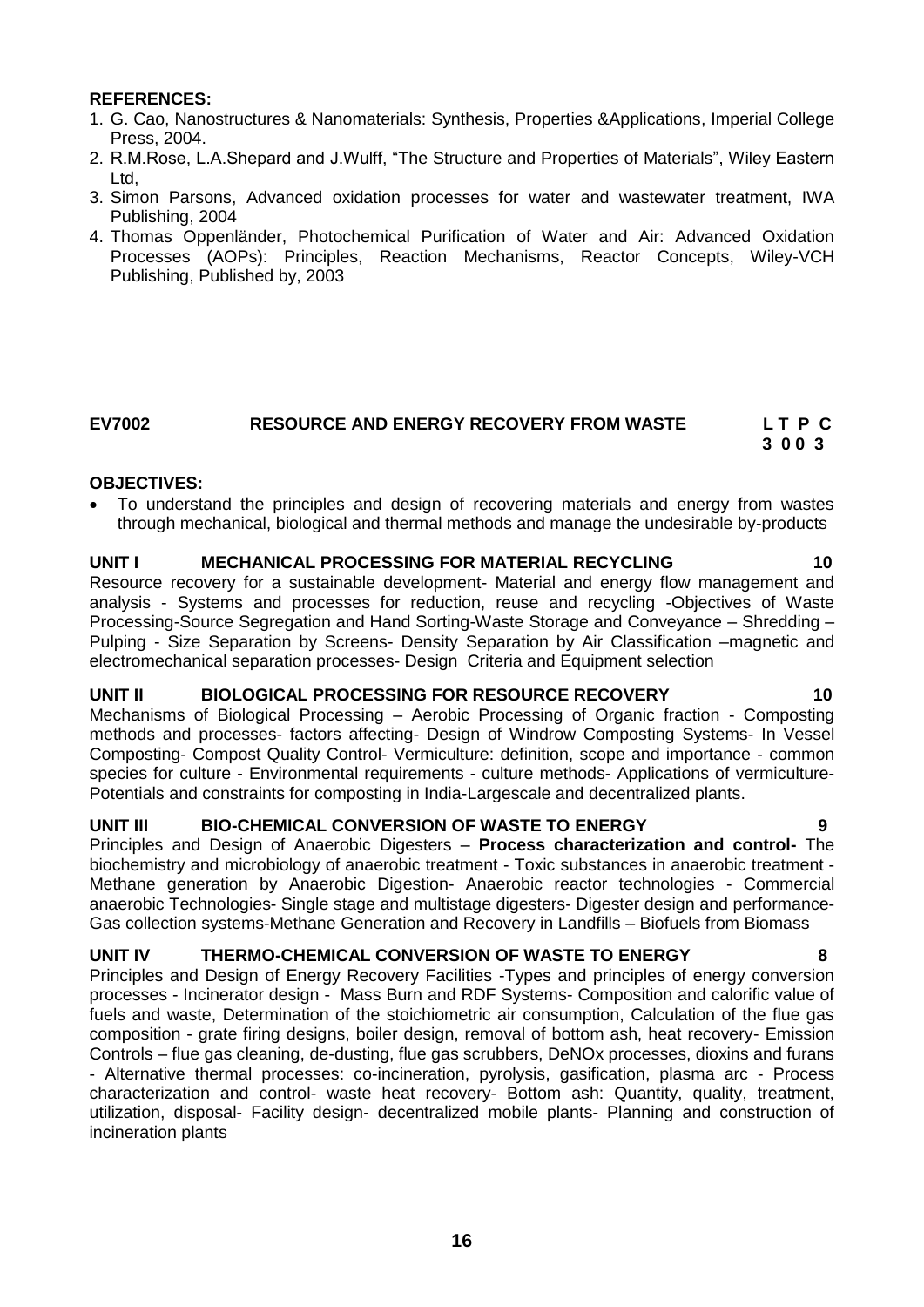## **UNIT V CASE STUDIES ON WASTE RECYCLING 8**

Recycling technologies for paper, glass, metal, plastic – Used Lead Acid Battery Recycling –End of Life Vehicle Recycling – Electronic Waste Recycling – Waste Oil Recycling – Solvent Recovery - Drivers and barriers for material recycling: social, legal and economic factors - Environmental impacts of waste recycling - Design for the environment: the life cycle approach

## **TOTAL: 45 PERIODS**

## **OUTCOMES:**

On Completion of the Course, the Candidate should:

- Understand the fundamental principles of existing and emerging technologies for the treatment of waste and recovery of materials and energy from waste;
- Appreciate the increasing importance of waste and resource management in achieving environmental sustainability. Be able to analyse and describe the potential of solid waste as a secondary raw material,

and the associated problems and possibilities in a sustainable society.

## **REFERENCES:**

- 1 Aarne Veslind and Alan E Rimer (1981), " Unit operations in Resource Recovery Engineering ", Prentice Hall Inc., London
- 2 Manser A G R, Keeling A A (1996). Practical handbook of processing and recycling on municipal waste. Pub CRC Lewis London, ISBN 1-56670-164
- 3 Chiumenti, Chiumenti, Diaz, Savage, Eggerth, and Goldstein *, Modern Composting Technologies* , JG Press October 2005
- 4 Charles R Rhyner (1995),Waste Management and Resource Recovery, Lewis Publishers
- 5 Gary C. Young (2010)Municipal Solid Waste to Energy Conversion Processes: Economic, Technical, and Renewable Comparisons, John Wiley & Sons

### <span id="page-16-0"></span>**EV7003 LANDFILL ENGINEERING AND REMEDIATION TECHNOLOGY L T P C 3 0 0 3**

# **OBJECTIVES:**

 To understand the important characteristics and design principles of the waste containment and remediation industry as well as know the relevant regulations and engineering design requirements of landfills and contaminated site remediation

## **UNIT I LANDFILL BASICS 8**

Waste management Hierarchy- Need for landfills –Environmental Protection by Landfills- Landfill Classification – Sanitary and Secure Landfills - Components and Configuaration - Legal framework for landfilling – Landfill Site investigation- Regional Landfills- Environmental control using site design –- Landfill Design Tasks

# **UNIT II LANDFILL LINERS AND COVER SYSTEMS 10**

Landfill barrier system components – Design of Compacted clay liners: Factors affecting hydraulic conductivity , Water content-density criteria, Thickness, Desiccation - Geosynthetic Clay Liners and Geomembranes; types, manufacturing, handling, seaming and testing - Asphalt Barriers and Capillary barrier - Composite Liner system design- liner construction and quality control- Leakage through Liners- vapor transmission and chemical compatibility - Installation of Geomembranes - Liner Leakage Mechanism – Diffusion - Controls on advection through liners - Single phase flowadvection-diffusion- Landfill cover systems- Design of Cover Systems – Daily Cover – Intermediate Cover – Final Cover - Flow through Landfill Covers- Design and Analysis of Slope Stability- Anchor Trenches- Access ramps - Erosion control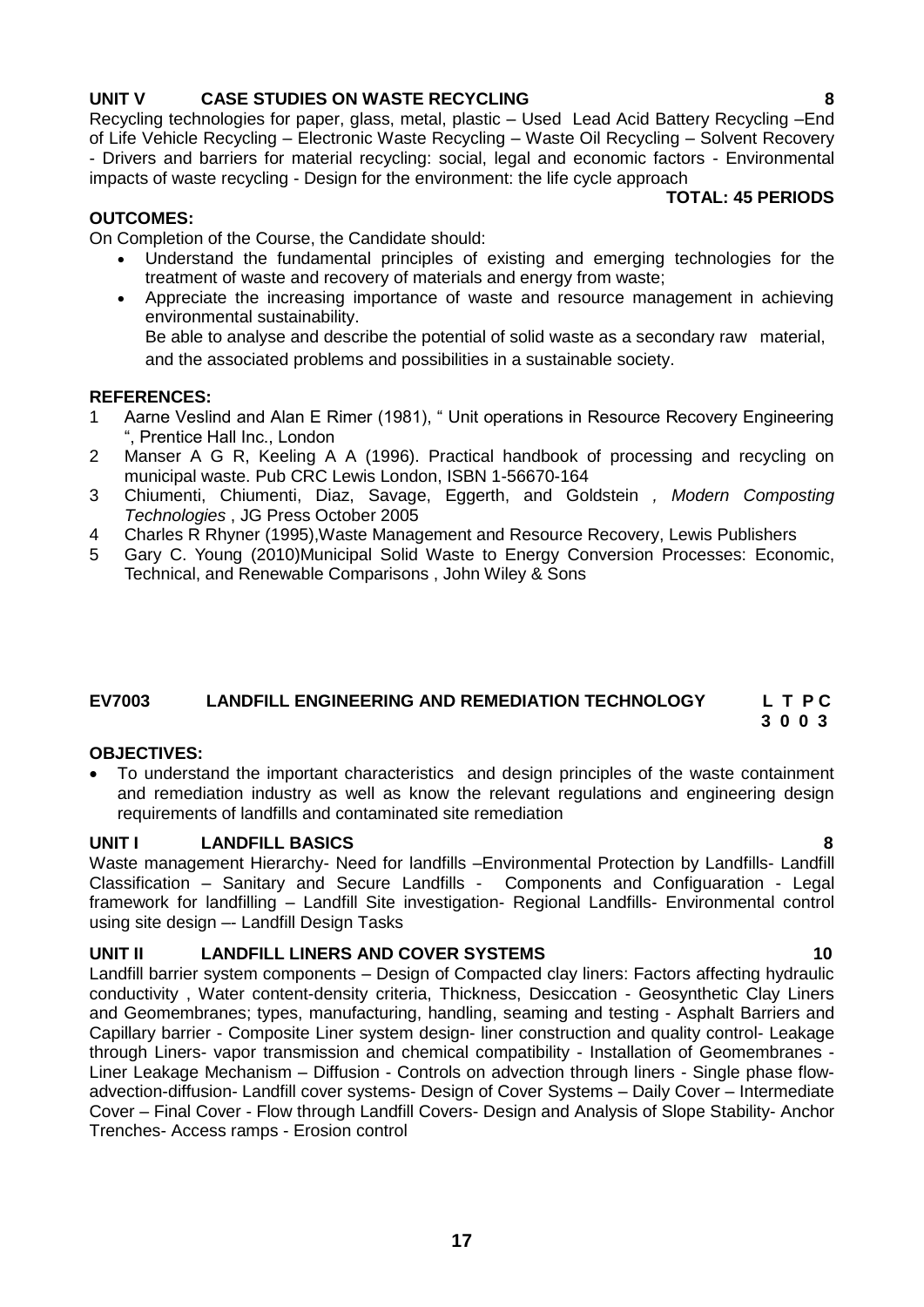## **UNIT III LEACHATE AND LANDFILL GAS MANAGEMENT 9**

Waste decomposition in landfills - Factors affecting leachate and landfill gas generation – Factors affecting Leachate Quantity in active and post closure conditions- Hydrologic Evaluation of **Landfill** Performance (HELP) model – Leachate Drainage Layer – Geotextile and Geonet design – Leachate Collection and Removal systems-Temporal trends in leachate composition – Design of Landfill gas collection and removal systems- Gas condensate issues & knockouts - Leachate treatment methods (biological and physico-chemical)- Leachate re-circulation & bioreactor landfills- monitoring and control of leachate and Landfill gas- Landfill Settlement

## **UNIT IV LANDFILL OPERATION AND CLOSURE 8**

Landfill Construction and Opeartional Controls – Fill Sequencing Plans – Cell Construction- Dozer and Compactor operations-Selection of Landfill Equipment- Landfill Administration-Record Keeping -Topographic mapping-Environmental Controls – Odour, Vector and Litter Control – Landfill Safety -Fire Control – Ground and Surface water Monitoring – Methane Gas monitoring - Audits of landfill environmental performance and management – Post Closure care and use of landfills – Landfill Economics- landfill construction and operational cost estimation – establishing tipping fees

## **UNIT V CONTAMINATED SITE REMEDIATION 10**

Contaminaed sites - Fate and behaviour of toxics and persistent substances in the environment – Engineering Issues in Site Remediation - Site Characterization - Framework for risk assessment at landfill sites - Remediation Principles: Source Control and Management of Migration Covers, Cutoff Walls, Solidification / Stabilization - Pump-and-Treat Systems - Solvent Vapor Extraction, Air Sparging, Soil Flushing – Bioremediation - Natural Attenuation - Remedy Selection and Risk Assessment – Geotechnical Aspects of In Situ Remediation Technology - Specific case studies in contaminated site remediation – Rehabilitation of Open dumps- Landfill Mining

## **TOTAL: 45 PERIODS**

## **OUTCOMES:**

On Completion of the Course, the Candidate should:

- Have an overview of the Indian and international landfill regulations and guidelines for the design, construction, operation and management of landfills
- understand the design and construction of landfills, processes in landfills, methods for management and treatment of landfill gas and leachate
- have an in-depth understanding of the key pollutants in leachate and gas, their potential environmental impacts and the engineering design and performance of control systems used to manage and treat pollutant and waste emissions from sites.
- Be able to apply a risk based assessment of contaminated sites and implement site remediation technologies

## **REFERENCES:**

- 1. Robert M. Koerner and Donald H Gray (2002), Geotechnical aspects of Landfill Design and Construction, Prentice Hall, New Jersy.
- 2. Neal Bolton P.E (1995), "The Handbook of Landfill Operations", Blue Ridge Services Inc., Atascadro, CA – ISBN 0-9646956-0-x
- 3. David E Daniel and Robert M. Koerner (2007), " Waste Containment Facilities –Guidance for construction Quality Assurance and Construction Quality Control of Liner and Cover Systems, American Socirty of Civil Engineers, ASCE Press.
- 4. Donald L Wise and Debra J Trantolo (1994), "Remediation of Hazardous Waste Contaminated Soils, Marcel Dekker Inc., New York
- 5. George Tchobanoglous, Hilary Theisen and Samuel A, Vigil, "Integrated Solid Waste Management, Mc-Graw Hill International edition, New York, 1993.
- 6. Hari D Sharma and Krishna R. Reddy (2004), Geoenvironmental Engineering: Site Remediation, Waste Containment, and Emerging Waste Management Techonolgies, John Wiely, New Jersy
- 7. Oweis, I.S. and Khera, R.P (1998) *Geotechnology of Waste Management*, 2nd Edition, PWS Publishing Co., Boston, MA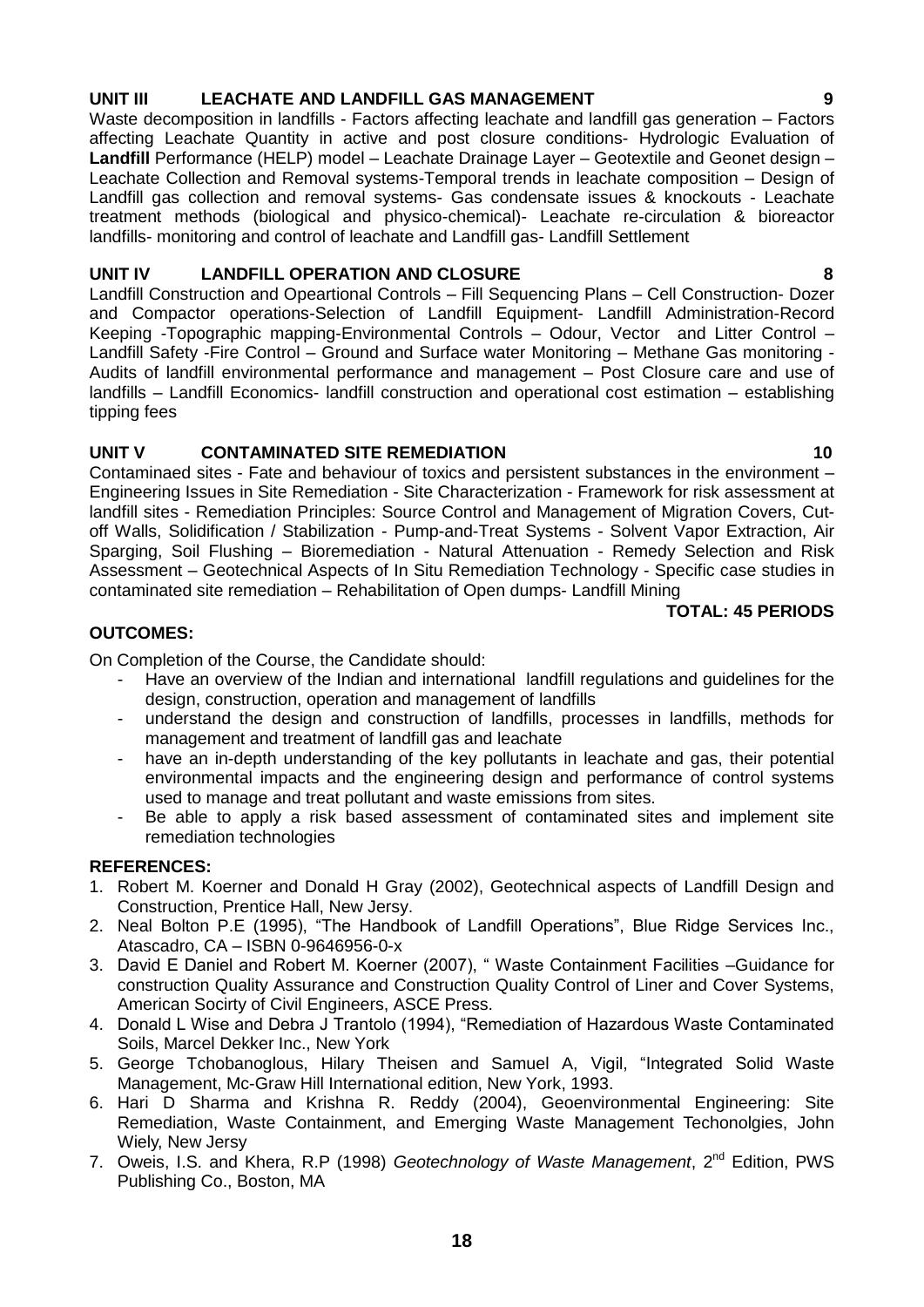## <span id="page-18-0"></span>**EV7004 MEMBRANE TECHNOLOGIES FOR WATER AND WASTEWATER TREATMENT** L T P C 2 3 0 0 3  **3 0 0 3**

### **OBJECTIVES:**

 To introduce the concept and principles of membrane separation and its applications in water and wastewater treatment.

## **UNIT I MEMBRANE FILTRATION PROCESSES 40** 10

Solid Liquid separation systems- Theory of Membrane separation – mass Transport Characteristics - Cross Flow filtration - Membarne Filtration- Flux and Pressure drop -Types and choice of membranes, porous, non porous, symmetric and assymmetric – Plate and Frame, spiral wound and hollow fibre membranes – Liquid Membranes

## **UNIT II MEMBRANE SYSTEMS 10**

Microfiltration principles and applications – Ultrafiltration principles and applications - Nano Filtration principles and applications – Reverse Osmosis: Theory and design of modules, assembly, plant process control and applications – Electro dialysis : Ion exchange membranes, process design- Pervaporation – Liquid membrane – Liquid Pertraction – Supported Liquid Membrane and Emulsion Liquid membrane - Membrane manufatures – Membrane Module/Element designs – Membrane System components – Design of Membrane systems pump types and Pump selection – Plant operations – Economics of Membrane systems

## **UNIT III MEMBRANE BIOREACTORS 9**

Introduction and Historical Perspective of MBRs, Biotreatment Fundamentals, Biomass Separation MBR Principles, Fouling and Fouling Control, MBR Design Principles, Design Assignment, Alternative MBR Configurations, Commercial Technologies, Case Studies

## **UNIT IV PRETREATMENT SYSTEMS 8**

Membrane Fouling – Control of Fouling and Concentration Polarisation-Pretreatment methods and strategies – monitoring of Pretreatment – Langlier Index, Silt Density Index, Chemical cleaning, Biofoulant control

## **UNIT V CASE STUDIES 8**

Case studies on the design of membrane based water and wastewater treatment systems – zero Liquid effluent discharge Plants – Desalination of brackish water

### **OUTCOMES:**

On Completion of the Course the student will

- be familiar with main membrane processes, principles, separation mechanisms, and applications
- understand the selection criteria for different membrane processes
- know the principle of the most common membrane applications and
- carry out design of project for a particular membrane technology application.

## **REFERENCES:**

- 1. Water Environment Federation (WEF), Membrane Systems for Wastewater Treatment, McGraw-Hill, USA, 2005.
- 2. Symon Jud, MBR Book Principles and application of MBR in water and wastewater treatment, Elservier, 2006.
- 3. K. Yamamoto and Urase T, Membrane Technology in Environmental management, special issue, Water Science and technology, Vol.41, IWA Publishing, 2000.
- 4. Jorgen Wagner, Membrane Filtration handbook, Practical Tips and Hints, Second Edition, Revision2, Osmonics Inc., 2001.
- 5. Baker, R.W., Membrane technology and applications, 2nd ed., John Wiley 2004
- 6 Noble, R.D. and Stern, S.A., Membrane Separations Technology: Principles and Applications, Elservier,Netherlands,1995.
- 7. Stephenson, T., Brindle, K., Judd, S., Jefferson, B.Membrane Bioreactors for Wastewater Treatment, IWA Publishing, London , 2000
- 
-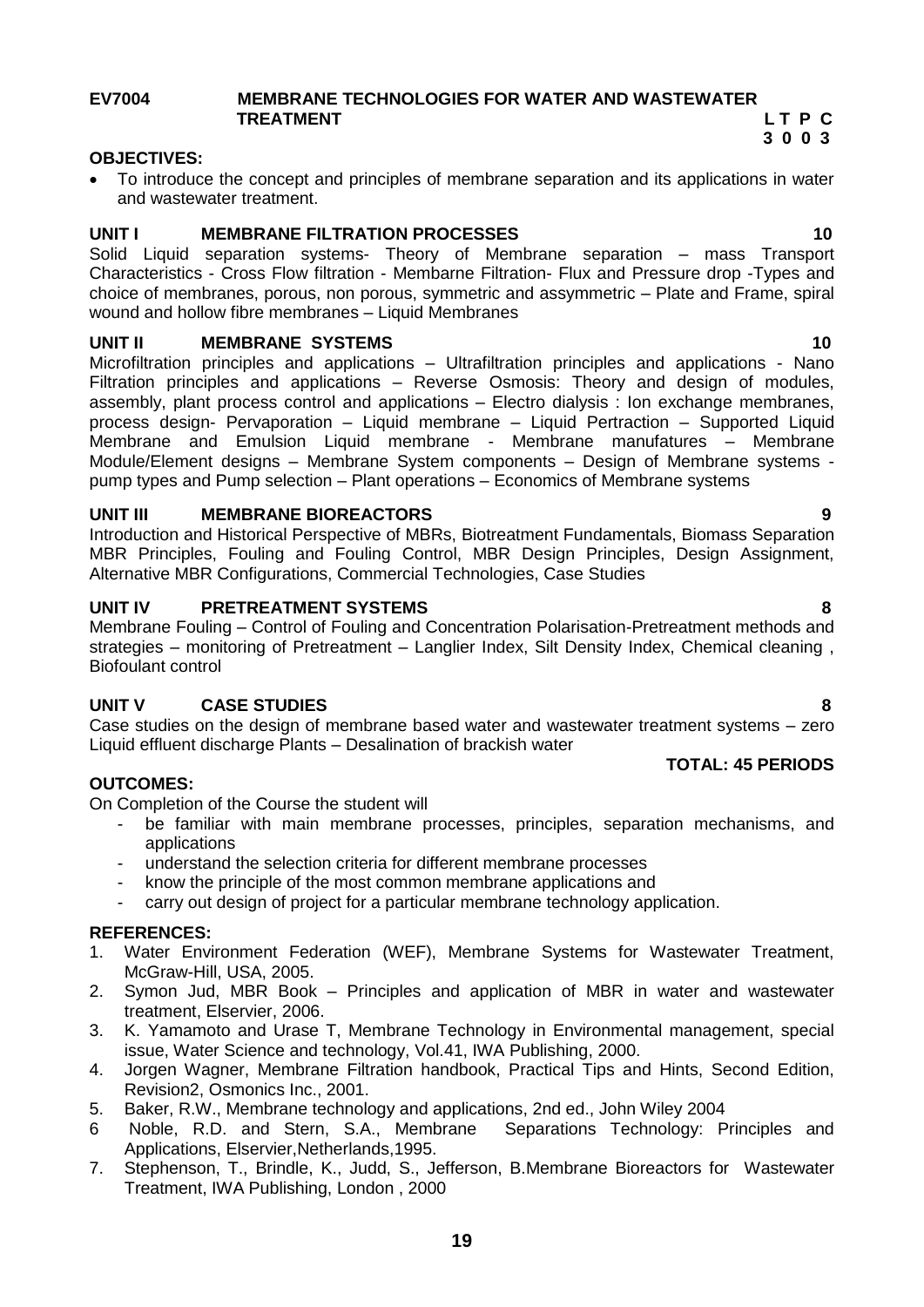## <span id="page-19-0"></span>**OBJECTIVES:**

- To introduce the fundamentals of mathematical models for water quality and the importance of model building.
- To acquaint with various water flow models and their kinetics.
- To educate about the water parameters modeling and various ground water quality modeling.
- To demonstrate the features and the use of most widely used computerized models for water quality

## **UNIT I MODELING CONCEPTS 9**

Engineers and water quality-Mathematical models-Overview of different types of models-- Steps in model development - Importance of model building.- balance –calibration and verification of models- conservation of mass- mass balance analysis -chemical reaction kinetics – Law of mass action, Rate constants, reaction order, types of reactions, equilibrium principles.

## **UNIT II COMPLETELY AND INCOMPLETELY MIXED SYSTEM 10**

Transport phenomena – Advection, diffusion, dispersion- simple transport models – Plug flow models- Application of PFR model to streams-MFR model to estuaries-Steady state and time variable solutions-completely mixed systems, concept and models in Completely Stirred Tank Reactors, mass balance equations, loading types, feed forward vs. feedback reactor systems.

## **UNIT III WATER QUALITY ENVIRONMENTS 12**

Lakes and impoundments – Water quality response to input; water quality modeling process – model sensitivity – assessing model performance; Models for dissolved oxygen, pathogens and BOD-Streeter Phelps equations for point and distributed sources - Modified Streeter Phelps equations -Toxicant modeling in flowing water-Eutrophication model-Trophic state correlations.

## **UNIT IV GROUNDWATER QUALITY MODELING 8**

Mass transport of solutes, degradation of organic compounds, application of concepts to predict groundwater contaminant movement, seawater intrusion – basic concepts and modeling

## **UNIT V COMPUTER METHODS 6**

Exposure to computer models for surface water and groundwater quality - QUAL2E Model and its application

## **TOTAL: 45 PERIODS**

## **OUTCOME**

 Developed conceptual schematics required for modeling and an ability to translate pertinent criteria into system requirements

## **REFERENCES:**

- 1. Steven C.Chapra, Surface Water Quality Modelling, The McGraw-Hill Companies, Inc., New Delhi, 1997.
- 2. J.L.Schnoor, Environmental Modeling Fate and Transport of Pollutants in Water, Air and Soil, John Wiley & Sons Inc., New York, 1996.
- 3. Deaton and Wine Brake, "Dynamic Modeling of Environmental Systems", Wiley & Sons, 2002.
- 4. Hipel, K.W and A.I. McLeod. 1994. Time Series Modelling of Water Resources and Environmental Systems. Elsevier Science.
- 5. Thomann, R.V. and J.A. Mueller. 1987 .Principles of Surface Water Quality Modelling and Control, Harper and Row.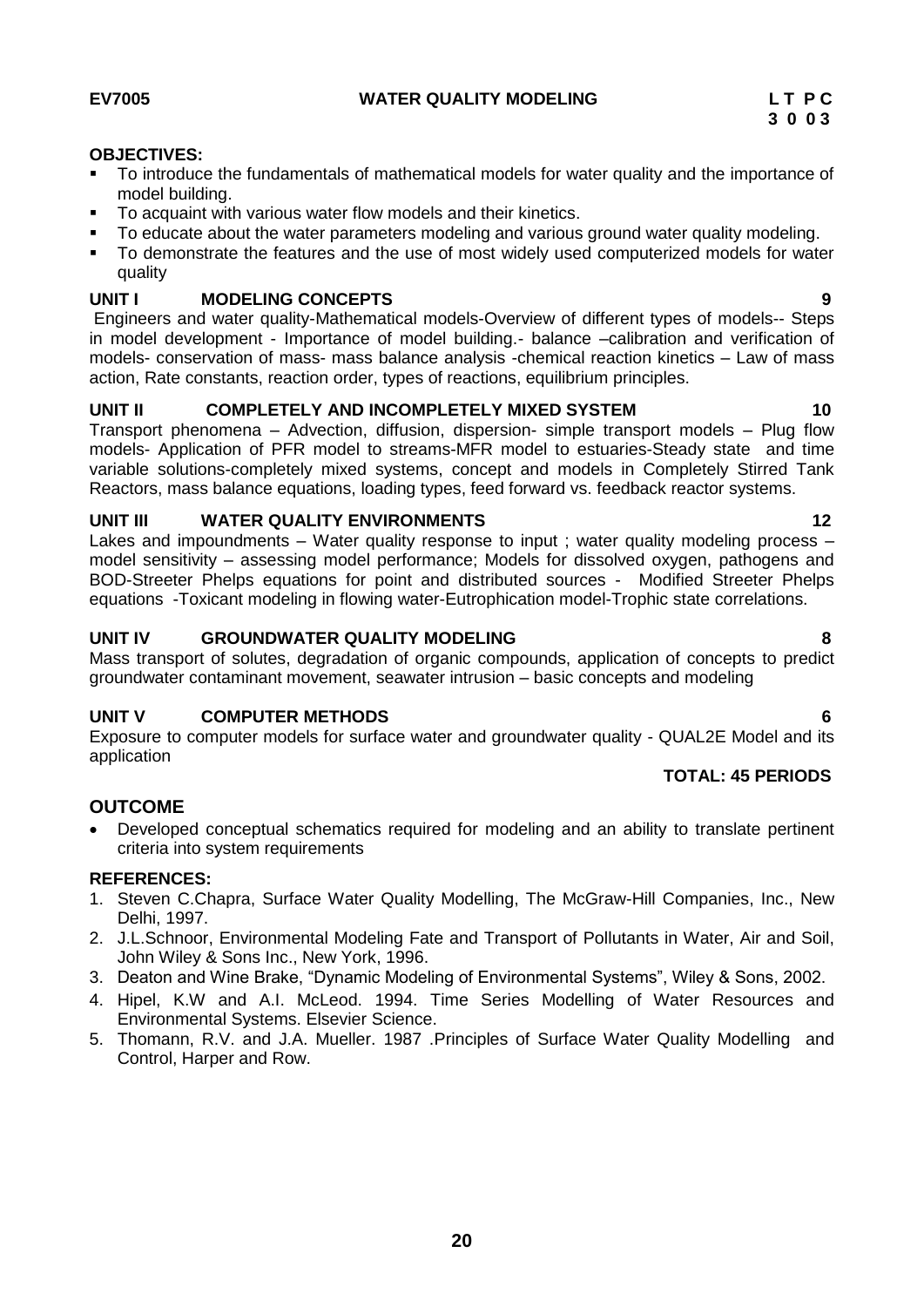## <span id="page-20-0"></span>**EV7006 REMOTE SENSING AND GIS APPLICATIONS IN ENVIRONMENTAL MANAGEMENT** LTPC

 **3 0 0 3**

## **OBJECTIVES:**

- To educate the students on aspects of Remote Sensing
- **•** Develop the different remote sensing technique
- To educate the students on aspects of GIS and data management.
- Develop the GIS Applications for monitoring and management of environment

## **UNIT I REMOTE SENSING ELEMENTS 8**

Historical Perspective, Principles of remote sensing, components of Remote Sensing, Energy source and electromagnetic radiation, Electromagnetic spectrum, Energy interaction, Spectral response pattern of earth surface features, Energy recording technology

## **UNIT II REMOTE SENSING TECHNOLOGY 9**

Classification of Remote Sensing Systems, , Aerial photographs, Photographic systems – Across track and along track scanning, Multispectral remote sensing, Thermal remote sensing, Microwave remote sensing – Active and passive sensors, RADAR, LIDAR

## **UNIT III SATELLITE REMOTE SENSING 10**

Satellites and their sensors, satellite orbits, Indian space programme - Research and development - ISRO satellites, LANDSAT, ERS, SPOT, TERRA and NOOA satellite series, Characteristics of Remote Sensing data ,Satellite data Products

## **UNIT IV IMAGE PROCESSING AND GEOGRAPHICAL INFORMATION SYSTEM 10**

Photogrammetry – Visual image interpretation, Digital image processing – Image rectification, enhancement, transformation, Classification, Data merging, GIS Concepts – Spatial and non spatial data, Vector and raster data structures, Data analysis, Database management – RS – GIS Integration, Image processing software, GIS software

## **UNIT V CASE STUDIES 9**

Monitoring and management of environment, Conservation of resources, Sustainable land use, Coastal zone management – Limitations – Case studies

## **TOTAL: 45 PERIODS**

## **OUTCOMES:**

- Ability to identify the environmental problems using Remote sensing
- Ability to apply the principle of RS and GIS for solving Environmental problems
- Ability to assess the Environmental Impacts using RS and GIS
- Ability to employ modern engineering tools in environmental studies
- Ability to function on a multi-disciplinary team

### **REFERENCES:**

- 1. Lillesand, T.M. and Kiefer, R.W, Remote sensing and image interpretation, John Wiley and sons, New York, 2004.
- 2. Golfried Konechy, Geoinformation: Remote sensing, Photogrammetry and Geographical Information Systems, CRC press, 1st Edition, 2002.
- 3. Burrough, P.A. and McDonnell, R.A., Principles of Geographic Information systems Oxford University Press, New York, 2001.
- 4. Lintz, J. and Simonet, Remote sensing of Environment, Addison Wesley Publishing Company, New Jersey, 1998.
- 5. Pmapler and Applications of Imaging RADAR, Manual of Remote Sensing, Vol.2, ASPR, 2001.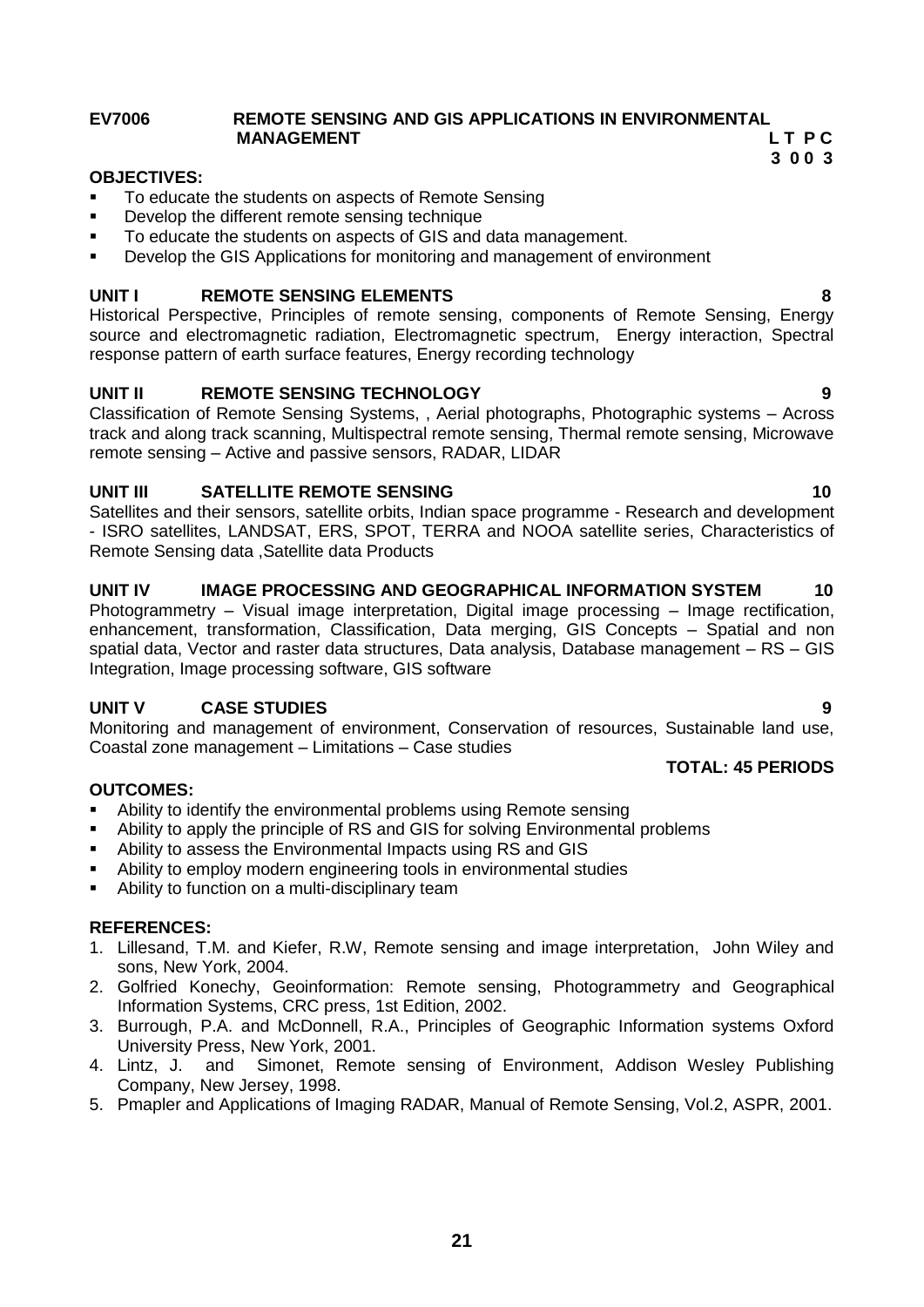## <span id="page-21-0"></span>**EV7007 ECOLOGICAL ENGINEERING L T P C**

## **UNIT I INTRODUCTION TO ECOLOGY AND ECOLOGICAL ENGINEERING 10**

Aim, scope and applications of ecology – Development and evolution of ecosystems – Principles and concepts pertaining to communities in ecosystem – Energy flow and material cycling in ecosystems – Productivity in ecosystems – Rationale of ecological engineering and ecotechnology – Classification of ecotechnology – Principles of ecological engineering.

## **UNIT II SYSTEMS APPROACH IN ECOLOGICAL ENGINEERING 10**

Principles – Components and characteristics of Systems – Classification of systems – Structural and functional interactions of environmental systems – Environmental systems as energy systems – Mechanisms of steady – State maintenance in open and closed systems – Modelling and ecotechnology – Elements of Modelling – Modelling procedure – Classification of ecological models – Applications of models in ecotechnology – Ecological economics.

## **UNIT III ECOLOGICAL ENGINEERING PROCESSES 8**

Self-organizing design and processes – Multi seeded microcosms – Interface coupling in ecological systems – Concept of energy – Determination of sustainable loading of ecosystems.

## UNIT IV **ECOTECHNOLOGY FOR WASTE TREATMENT** 12

Ecosanitation – Principles and operation of soil infiltration systems – Wetlands and ponds – Source separation systems – Aquacultural systems – Agro ecosystems – Detritus based treatment for solid wastes – Applications of ecological engineering for marine systems.

## **UNIT V CASE STUDIES 5**

Case studies of integrated ecological engineering systems and their commercial prospects.

## **TOTAL: 45 PERIODS**

## **REFERENCES:**

- 1. Kangas, P.C. and Kangas, P., "Ecological Engineering: Principles and Practice. Lewis Publishers", 2003.
- 2. Etnier, C. and Guterstam, B., "Ecological Engineering for Wastewater Treatment", Lewis Publishers, 1997.
- 3. White, I.D., Mottershed, D.N. and Harrison, S.J., "Environmental Systems An Introductory Text", Chapman Hall, 1994.
- <span id="page-21-1"></span>4. Mitsch, J.W. and Jorgensen, S.E., "Ecological Engineering – An Introduction to Ecotechnology", John Wiley and Sons, 1989.

### **EV7008 COMPUTING TECHNIQUES IN ENVIRONMENTAL ENGINEERING L T P C 3 0 0 3**

### **OBJECTIVES**:

- To educate the students to know about computing techniques
- **Develop the different numerical technique and logic like ANN, Fuzzy**
- To educate the students on aspects data management
- **•** Develop the model Applications for monitoring and management of environment

## **UNIT I COMPUTING PRINCIPLES 10**

Introduction – computing techniques – Algorithms and Flowcharts, numerical methods - Solution to ordinary and partial differential equation using Finite difference and Method of Characterics- Finite element method , Numerical integration and differentiation Design of digital models for Environmental applications

## **UNIT II ARTIFICIAL INTELLIGENCE 8**

Knowledge based Expert system concepts - Principle of Artificial Neural Network (ANN) – Neural Network Structure – Neural Network Operations – ANN Algorithm - Application of ANN Model to Environmental field – Genetic Algorithms

**22**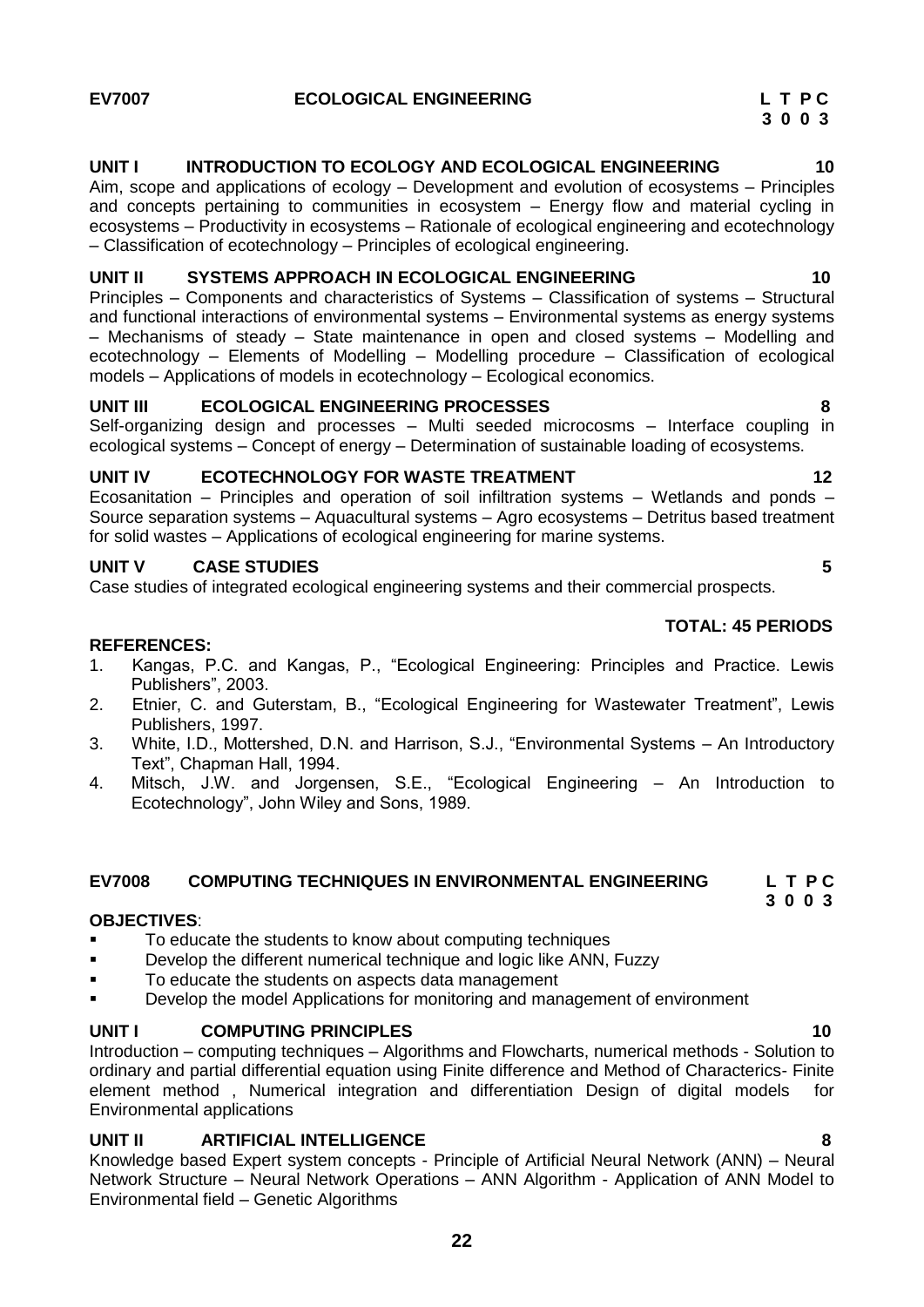## **UNIT III FUZZY LOGIC 9**

Fuzzy sets, fuzzy numbers, fuzzy relations, fuzzy measures, fuzzy logic and the theory of uncertainty and information; applications of the theory to inference and control, clustering, and image processing - Network analysis models - WATER CAD, SEWER CAD - EPANET

# **UNIT IV DATA MANAGEMENT 9**

Data base structure - Data acquisition - Data warehouse - Data retrieval-Data format Attribute - RDBMS - Data analysis - Network data sharing - Statistical Analysis (SYSTAT) - Regression factor analysis - histogram - scatter diagram - Goodness of fit

## **UNIT V SIMULATION SOFTWARE IN ENVIRONMENTAL STUDIES 9**

Surface water quality models -HSPF, QUAL2K, Ground Water Flow models - Visual MODFLOW– FEFLOW - Atmospheric Dispersion Models - ARMOD, CALPUFF

## **OUTCOMES:**

- Ability to understand the computing techniques.
- Ability to apply the principle of soft computing for solving Environmental problems
- Ability to assess the Environmental Impacts using ANN and Fuzzy logic.
- Ability to employ modern advanced computing tools in environmental studies

## **REFERENCES:**

- 1. Aliev R. A, and Aliev Rashad, Soft Computing and its Applications, World Scientific Publications Co. Pte. Ltd. Singapore, 2001.
- 2. Chepra S. C. and Canele R. P., Numerical Methods for Engineers, McGraw Hill, 1990.
- 3. Segerlind, L. J., Applied Finite Element Analysis, John Wiley & Sons, 1984.
- 4. Abbot, M.A. and Vervey, Computational Hydraulics, Elsevier Publications, 1996.
- 5. 3. Kotteguda, N.T., and Renzo Resso, Statistics, Probability and Reliability for Civil and Environmental Engineers, McGraw Hill Companies Inc., New York, 1998.
- 6. J. H. Mathews and K.D. Fink, Numerical methods using MATLAB, Pearson Education.

# **EV7009 ENVIRONMENTAL SYSTEM ANALYSIS L T P C**

## **OBJECTIVES:**

- To introduce about ecological modeling, single and multi species modeling on a brief.
- To educate about the modeling of CSTR and the kinetics of reaction taking place in it.
- Introduce the concepts of river and stream water modeling, water quality parameters modeling.
- To educate about the microbial energetic in various reactors systems.
- To elaborate the computational techniques for modeling

# **UNIT I ECOLOGICAL SYSTEM 9**

Basic concepts in ecology and ecological modeling, Population Dynamics: Birth and death processes. Single species growth, Prey-predator models: Lotka-Volterra, Rosenzweig-MacArther, Kolmogorov models. Multi-species modeling - Structural analysis and stability of complex ecosystems.

## **UNIT II CONTINUOUS-FLOW REACTOR MODELING 9**

CSTR, Plug-Flow, Dispersion. A case study of a tubular reactor with axial dispersion, Parameter Calibration: Search algorithms for nonlinear dynamical models, Variance of estimated parameters. Application to Monod and Haldane kinetics.

## **UNIT III WATER QUALITY MODELING 9**

Rivers and streams water quality modeling -dispersion and mixing- water quality modeling process-model sensitivity-assessing model performance; Models for dissolved oxygen and pathogens- Pollutant and nutrient dynamics -Dissolved Oxygen dynamics -Groundwater quality modeling.

**23**

<span id="page-22-0"></span> **3 0 0 3**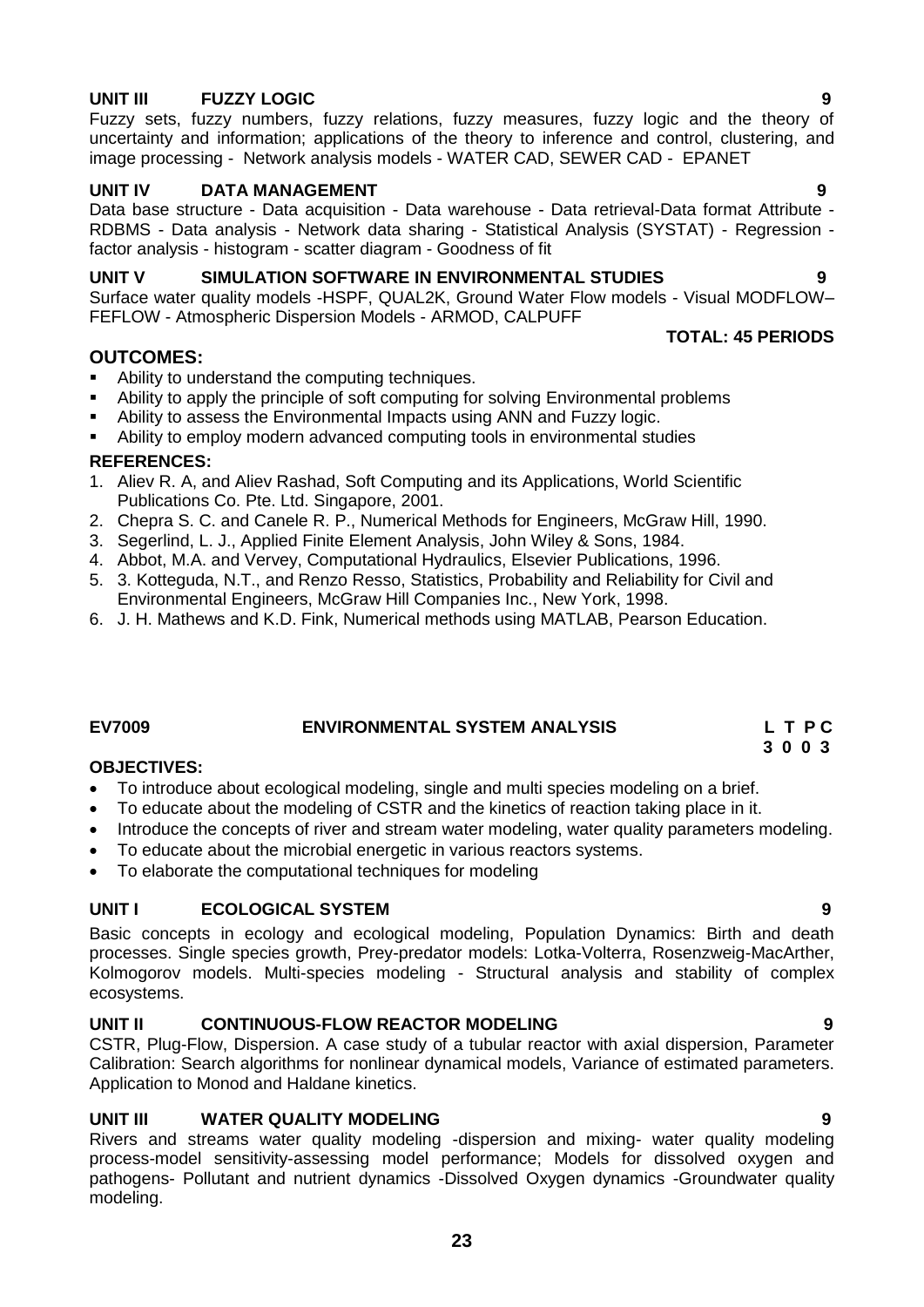## **UNIT IV MICROBIAL DYNAMICS AND ENERGETICS 9**

## **UNIT V COMPUTER BASED SOLUTIONS 9**

control of wastewater treatment processes.

Formulation of linear optimization models. Linear programming. Sensitivity testing and duality. Solution techniques and computer programming; Formulation of linear optimization models. Application of models- simulation, parameter estimation and experimental design.  **TOTAL: 45 PERIODS**

mixed, plug-flow, SBR, nutrient removal. Anaerobic digestion: process dynamics, Operational

## **OUTCOME**

 Developed conceptual schematics required for system analysis and an ability to translate pertinent criteria into system requirements

## **REFERENCES:**

- 1. Deaton, M.L and Winebrake, J.J., Dynamic Modeling of Environmental Systems, Springer-Verlag, 2000.
- 2. Orhon, D and Artan, N., Modeling of Activated Sludge Systems, Technomic Publ. Co., 1994.
- 3. Chapra, S.C. Surface Water-Quality Modeling, McGraw-Hill, 1997.

### <span id="page-23-0"></span>**EV7010 AIR QUALITY MODELING AND MAPPING L T P C 3 0 0 3**

# **OBJECTIVES:**

- To introduce the fundamentals of air pollution with a background on historical perspective on air pollution.
- To introduce the theory of dispersion of air pollution in the atmosphere. To discuss the major approaches for air pollution modeling
- To demonstrate the features and the use of most widely used commercial and freely available air quality models

# **UNIT I MODELING CONCEPT 8**

Overview of different types of models-deterministic and stochastic approach- Steps in model development- numerical and simulations models- calibration and validation of models- Limitations-Transport phenomena- Mass balance analysis-Model development and decision making.

# **UNIT II** AIR POLLUTION MODELING **11**

Chemistry of air Pollutants - Atmospheric reactions, sinks for air pollution –Transport of air Pollutants - Meteorological settling for dispersal of air pollutants – Vertical structure of temperature and stability, atmospheric motions, Wind and shear, self cleaning of atmosphere; transport and diffusion of stack emissions – atmospheric characteristics significant to transport and diffusion of stack emission – stack plume characteristics.

# **UNIT III AIR QUALITY MODELS 12**

Types modeling technique, modeling for nonreactive pollutants, single source, short term impact, multiple sources and area sources, Fixed box models- diffusion models – Gaussian plume derivation- modifications of Gaussian plume equation- long term average-multiple cell modelreceptor oriented and source oriented air pollution models- model performance, accuracy and utilization-air Quality Index-air quality mapping

## **UNIT IV INDOOR AIR QUALITY MODELS 8**

Indoor Air Pollutants - Volatile Organic Compounds , Inorganic Gaseous Pollutants Respirable Particulates ,Bioaerosols, Radon and its decay products-Infectious disease transmission- A/C units in indoor- Odours and sick building syndrome-Indoor Air quality Models.

Requirements for carbon and nutrient removal. Activated sludge: Process schemes: completely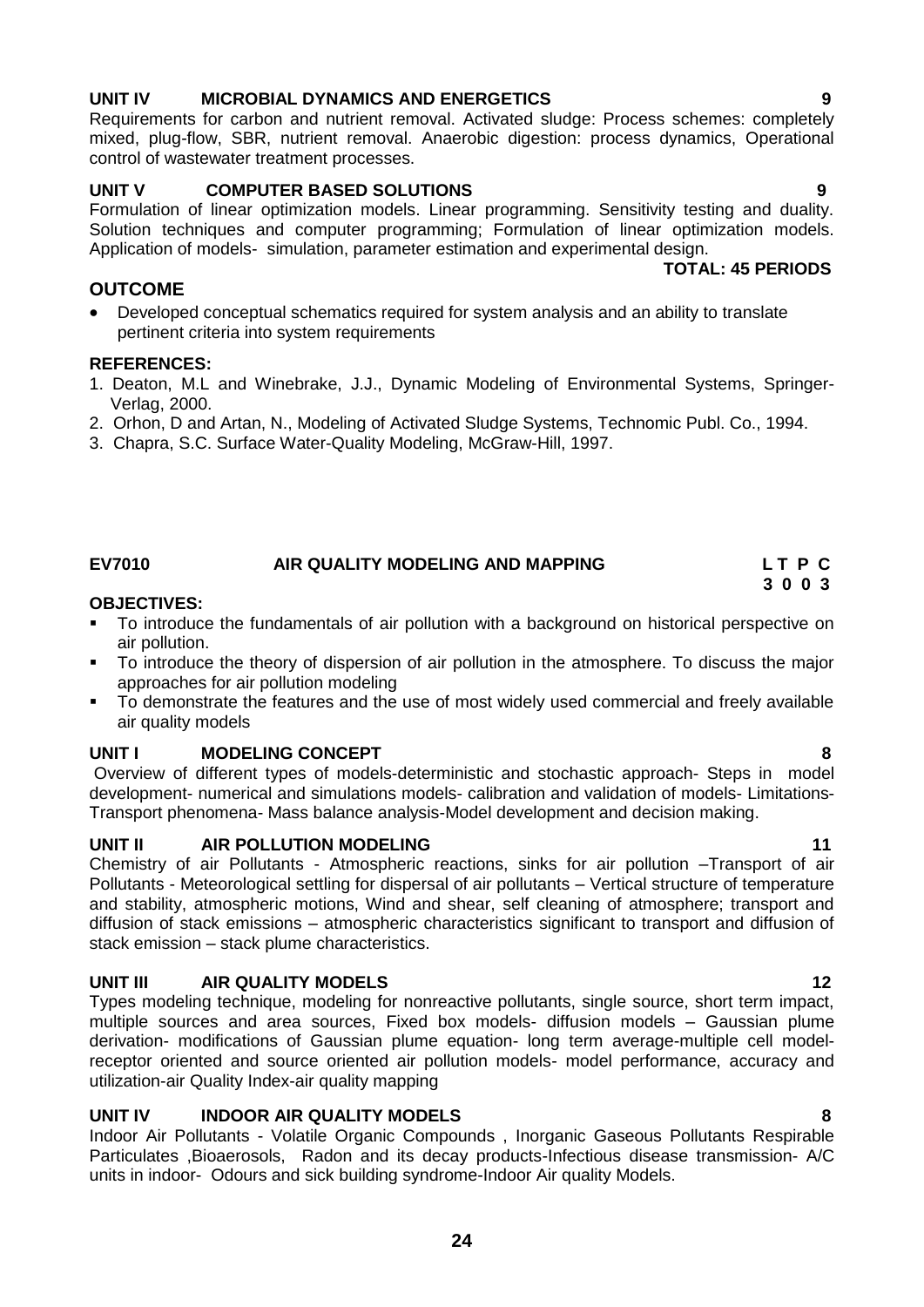## **UNIT V SOFTWARE PACKAGE APPLICATIONS 6**

Commercial air quality models -ADMS, Airviro and USEPA models

### **OUTCOME**

 Developed conceptual schematics required for air quality modeling and an ability to translate pertinent criteria into air pollution control.

### **REFERENCES:**

- 1. **Zanneti, P. 1990.** Air Pollution Modeling Theories, Computational Methods and Available Software. Van Nostrand Reinhold, New York.
- 2. R.W.Boubel, D.L. Fox, D.B. Turner & A.C. Stern, Fundamentals of Air Pollution Academic Press, New York, 1994
- 3. J.L.Schnoor, Environmental Modeling Fate and Transport of Pollutants in Water, Air and Soil, John Wiley & Sons Inc., New York, 1996.
- 4. Arthur C.Stern Air Pollution (Third Ed.) Volume I Air Pollutants, their transformation and Transport, (Ed.), Academic Press, 2006.
- 5. Deaton and Wine Brake, "Dynamic Modeling of Environmental Systems", Wiley & Sons, 2002.

## <span id="page-24-0"></span> **EV7011 CLIMATE CHANGE AND MODELLING L T P C 3 0 0 3**

### **OBJECTIVES:**

 To introduce the emerging concepts of climate modeling and projecting future climate change, understand data analysis and application.

### **UNIT I CLIMATE CHANGE AND CLIMATE VARIABILITY 9**

Introduction – Atmosphere - weather and Climate - climate parameters (Temperature ,Rainfall, Humidity, Wind etc) – Equations governing the atmosphere - Numerical Weather Prediction Models - Introduction to GCMs - Application in Climate Change Projections.

### **UNIT II IPCC SRES Scenarios 9**

Intergovernmental Panel on Climate Change (IPCC) - An Overview - Key Assumptions - Scenario Family - Storyline (A1, B1, A2, B2).

## **UNIT III GLOBAL CLIMATE MODEL (GCM) AND REGIONAL CLIMATE MODEL (RCM) 9**

Some typical GCMs (HadCM3Q-UK Met Office) - Issues with GCMs - Introduction to RCMs and LAMs - some typical RCMs like PRECIS, SimCLIM, MAGICC/SCENGENE - Advantages and Disadvantages of GCMs and RCMs.

## **UNIT IV DOWNSCALING GLOBAL CLIMATE MODEL - AN OVERVIEW 9**

Need for downscaling - Selection of GCMs for regional climate change studies - Ensemble theory – Selection of - Ensembles, Model Domain (Spatial domain and temporal domain), Resolution and climate variables - Lateral boundary conditions - Methods of downscaling (Statistical and Dynamical) - examples from each and their limitations.

### **UNIT V ANALYSIS /POST PROCESSING 9**

- a. Model validation post processing Introduction to Analysis tools Ferret, R, Grads, IDL, SPSS, ArcGIS
- b. Climate change Impact Vulnerability assessment adaptation strategies.

### **TOTAL: 45 PERIODS**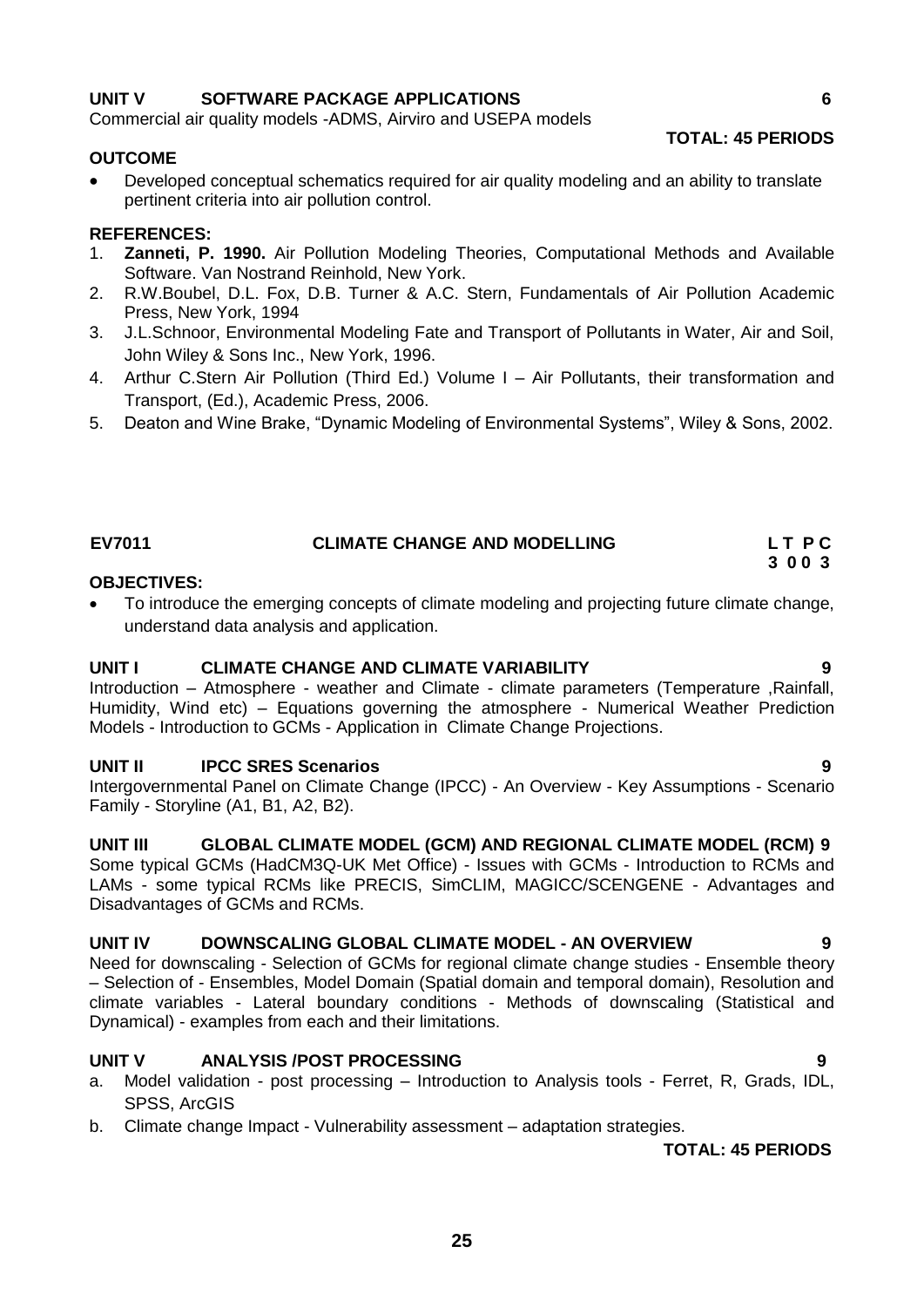- 1. IPCC Fourth Assessment Report, Cambridge University Press, Cambridge, UK.
- 2. McGuffie, K. and Henderson-Sellers, A. (2005) "A Climate Modelling Primer, Third Edition, John Wiley & Sons, Ltd, Chichester, UK.
- 3. Neelin David J, "Climate Change and Climate Modelling", Cambridge University Press
- 4. Thomas Stocker, "Introduction to Climate Modelling", Advances in Geophysical and Environmanetal Mechanics and Mathematics. Springer Publication.

### **EV7012 RURAL WATER SUPPLY AND ON SITE SANITATION L T P C 3 0 0 3**

## **OBJECTIVES:**

 To educate the students on the principles of rural water supply and sanitation and to develop understanding of factors governing the aspects in rural water supply and sanitation.

## **UNIT I DEVELOPMENT OF WATER SOURCES 9**

Sources of water – Surface and ground water sources – Development of deep bore wells; Estimation of yield – Alternate sources of water supply – Rain water harvesting - pumps – Types and selection of pumps for deep bore wells – Construction, operation and maintenance.

## **UNIT II WATER TREATMENT 9**

Quality of water – Standards - conventional water treatment – Technologies for removal of spec ific contaminants; Iron, Arsenic, Fluoride, T.D.S; Disinfection – Alternate disinfection methods – solar disinfection.

## **UNIT III SANITATION 9**

Basic requirement of sanitation; Decentralized / onsite wastewater management; small bore / settled effluent sewer system – Design and operation.

## **UNIT IV SEWAGE TREATMENT CONSUMING A SERVEY CONSUMING A SERVEY CONSUMING A SERVEY CONSUMING A SERVEY CONSUMING**

Fundamentals of sewage treatment; Decentralized sewage treatment; Septic tank with depression pit – DEWATS, Intermittent sand filters – Anaerobic filters – Waste stabilization ponds – Design and operation.

## **UNIT V SEWAGE DISPOSAL AND REUSE 9**

Methods of disposal, Land disposal, sewage farms – Artificial recharge of ground water; Recycle and Reuse of sewage – Grey water Harvesting – Salt water intrusion and remediation – Ground water pollution and remediation.

## **OUTCOME:**

 Ability to identify problems in rural water supply and sanitation and to develop conceptual schemes required for the treatment of water and wastewater for rural applications.

### **REFERENCES:**

- 1. CPHEEO Manual on Water Supply and Treatment, Govt. of India (2003).
- 2. CPHEEO Manual on Sewerage and Sewage Treatment, Govt. of India (1999).
- 3. Metcalf & Eddy, Wastewater Engg. Treatment and Reuse, Tata McGraw Hill, New Delhi (2003).
- 4. Todd, D.K. Ground Water Hydrology, John Wiley & Sons, New York (2000).
- 5. F.R. Spellman, Hand Book of Water and Wastewater Treatment Plant operations CRC Press, New York (2009).